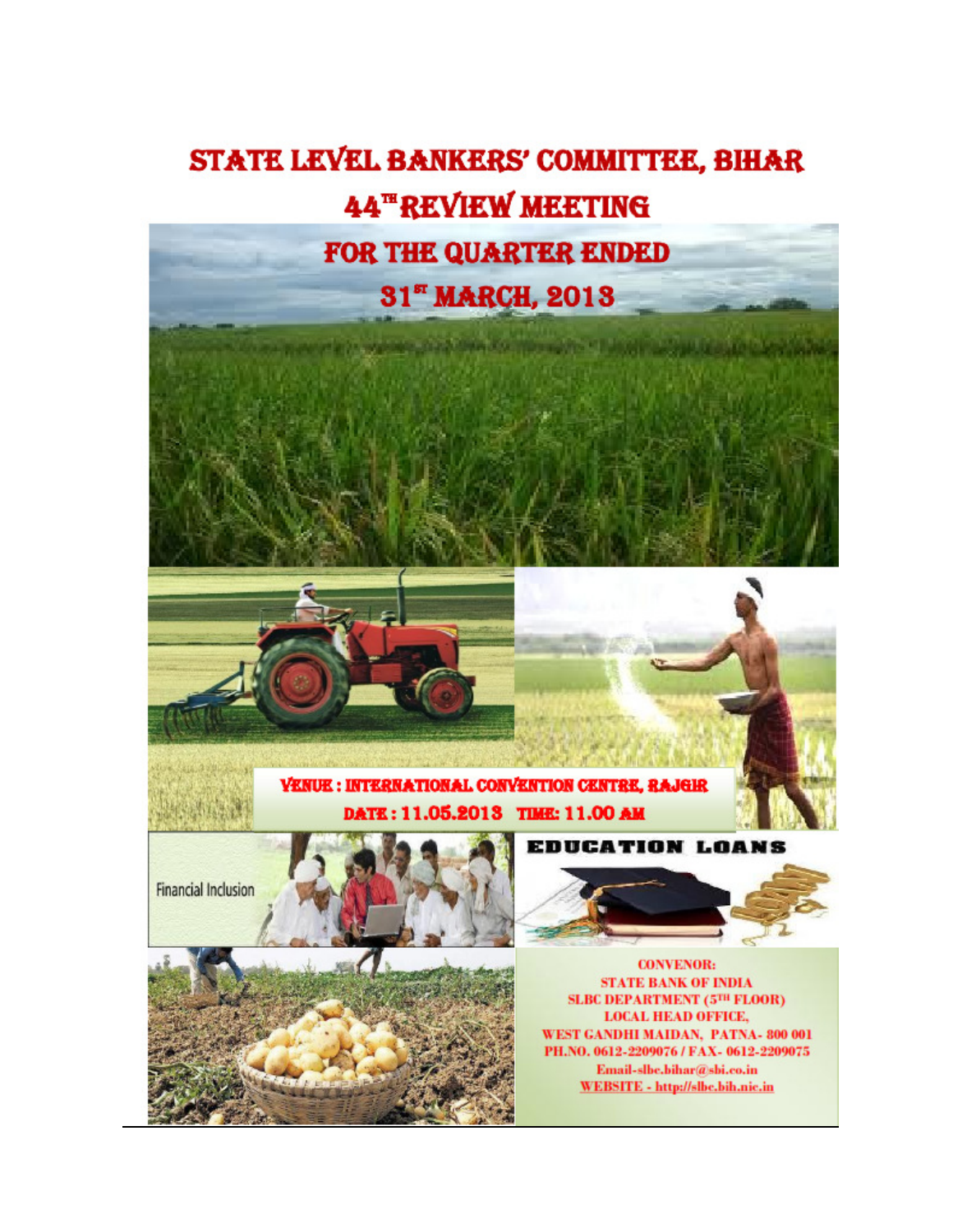## A G E N D A I T E M S

| <b>ITEM</b>  |                                                                                                             | <b>SUBJECT</b>                                                                | <b>PAGE</b><br>NO. |  |  |  |  |  |
|--------------|-------------------------------------------------------------------------------------------------------------|-------------------------------------------------------------------------------|--------------------|--|--|--|--|--|
| Ι.           | ON THE 16 <sup>TH</sup> FEBRUARY 2013                                                                       | CONFIRMATION OF THE MINUTES OF THE 43RD SLBC MEETING HELD                     | $\overline{2}$     |  |  |  |  |  |
|              |                                                                                                             | <b>ACTION TAKEN REPORT ON THE 43RD SLBC MEETING</b>                           | $3 - 7$            |  |  |  |  |  |
|              |                                                                                                             | <b>BRANCH, ATM &amp; POS NETWORK (BANK-WISE &amp; DISTRICT-WISE)</b>          | $7A - 7B$          |  |  |  |  |  |
| 11           | BRANCH OPENING PLAN AS ON 31.03.2013<br><b>KEY INDICATORS</b>                                               |                                                                               |                    |  |  |  |  |  |
|              | <b>REVIEW OF PERFORMANCE UNDER ANNUAL CREDIT PLAN: 2012-13</b>                                              |                                                                               |                    |  |  |  |  |  |
|              |                                                                                                             |                                                                               | $9 - 10$           |  |  |  |  |  |
| III          | <b>ANNUAL CREDIT PLAN 2013-14</b>                                                                           |                                                                               |                    |  |  |  |  |  |
| IV           |                                                                                                             | <b>EDUCATION LOAN &amp; HOUSING LOAN</b>                                      |                    |  |  |  |  |  |
| v            |                                                                                                             | PM'S NEW 15 POINT PROGRAMME FOR THE WELFARE OF THE MINORITIES                 | 13                 |  |  |  |  |  |
| VI           |                                                                                                             | <b>FINANCIAL INCLUSION &amp; DIRECT BENEFIT TRANSFER</b>                      | $14 - 19$          |  |  |  |  |  |
|              |                                                                                                             | <b>GOVERNMENT SPONSORED SCHEMES/ PROGRAMMES</b>                               | 19-20              |  |  |  |  |  |
|              |                                                                                                             | (A) BIHAR GROUND WATER IRRIGATION SCHEME (BIGWIS)                             | 19                 |  |  |  |  |  |
| <b>VII</b>   |                                                                                                             | (B) PRIME MINISTER'S EMPLOYMENT GENERATION PROGRAMME (PMEGP)                  | 19                 |  |  |  |  |  |
|              | (C) SWARNJAYANTI SHAHARI ROZGAR YOJANA (SJSRY)                                                              |                                                                               |                    |  |  |  |  |  |
|              | <b>FINANCING TO SELF HELP GROUP</b>                                                                         |                                                                               |                    |  |  |  |  |  |
| <b>VIII</b>  | <b>JOINT LIABILITY GROUP</b>                                                                                |                                                                               |                    |  |  |  |  |  |
|              | <b>KISAN CREDIT CARD (KCC)</b>                                                                              |                                                                               |                    |  |  |  |  |  |
|              | <b>CROP INSURANCE SCHEME</b>                                                                                |                                                                               |                    |  |  |  |  |  |
| <b>IX</b>    | DAIRY, FISHERY AND POULTRY                                                                                  |                                                                               |                    |  |  |  |  |  |
|              | <b>FARM MECHANISATION</b>                                                                                   |                                                                               |                    |  |  |  |  |  |
|              |                                                                                                             | ADVANCES GRANTED TO UNITS PROVIDING STORAGE FACILITY                          | 25                 |  |  |  |  |  |
|              | <b>CD RATIO</b>                                                                                             |                                                                               | $26 - 27$          |  |  |  |  |  |
|              | <b>RECOVERY</b>                                                                                             |                                                                               | 27                 |  |  |  |  |  |
| X            | NPA & WRITE-OFF AND CERTIFICATE CASES                                                                       |                                                                               |                    |  |  |  |  |  |
|              |                                                                                                             | PRIORITY SECTOR LENDING, AGRI CREDIT, DRI SCHEME & WEAKER SECTION             | 29                 |  |  |  |  |  |
| XI           | OPENING OF NO FRILL ACCOUNT AND PROVIDING OD FACILITY AND GENERAL CREDIT CARD<br>TO NO FRILL ACCOUNT HOLDER |                                                                               |                    |  |  |  |  |  |
|              |                                                                                                             | <b>EXTENDING MOBILE BANKING AND INTERNET BANKING FACILITY</b>                 | 30                 |  |  |  |  |  |
| XII          |                                                                                                             | IMPLEMENTATION OF FINANCIAL INCLUSION PLANS IN LWE AFFECTED DISTRICTS         | 31                 |  |  |  |  |  |
| XIII         |                                                                                                             | <b>INVESTIGATION OF CYBER FRAUD &amp; COUNTERFEIT NOTES DETECTED BY BANKS</b> | 32                 |  |  |  |  |  |
| XIV          |                                                                                                             | <b>FUNCTIONING OF RURAL SELF EMPLOYMENT TRAINING INSTITUTES (RSETIS)</b>      | 32                 |  |  |  |  |  |
| XV           | <b>FUNCTIONING OF FINANCIAL LITERACY CENTRES (FLCs)</b>                                                     |                                                                               |                    |  |  |  |  |  |
|              | <b>MEDIUM &amp; SMALL ENTERPRISES</b>                                                                       |                                                                               | 33                 |  |  |  |  |  |
| XVI          |                                                                                                             | <b>SMALL ROAD TRANSPORT OPERATORS (SRTOS)</b>                                 | 33                 |  |  |  |  |  |
|              | ADVANCES GRANTED UNDER CGTMSE COVERAGE                                                                      |                                                                               |                    |  |  |  |  |  |
| XVII         | <b>WEAVERS CREDIT CARD</b>                                                                                  |                                                                               | 34                 |  |  |  |  |  |
| <b>XVIII</b> | <b>SECURITY RELATED CONCERN OF BANKS</b>                                                                    |                                                                               | $34 - 35$          |  |  |  |  |  |
|              | <b>MISCELLANEOUS</b>                                                                                        | <b>REGISTRATION OF SECURITY INTEREST WITH CERSAI</b>                          | 35.                |  |  |  |  |  |
| XIX          | <b>ISSUES</b>                                                                                               | <b>ESCALATION IN STAMP DUTY PAYABLE ON SECURITY DOCUMENTS</b>                 | 35                 |  |  |  |  |  |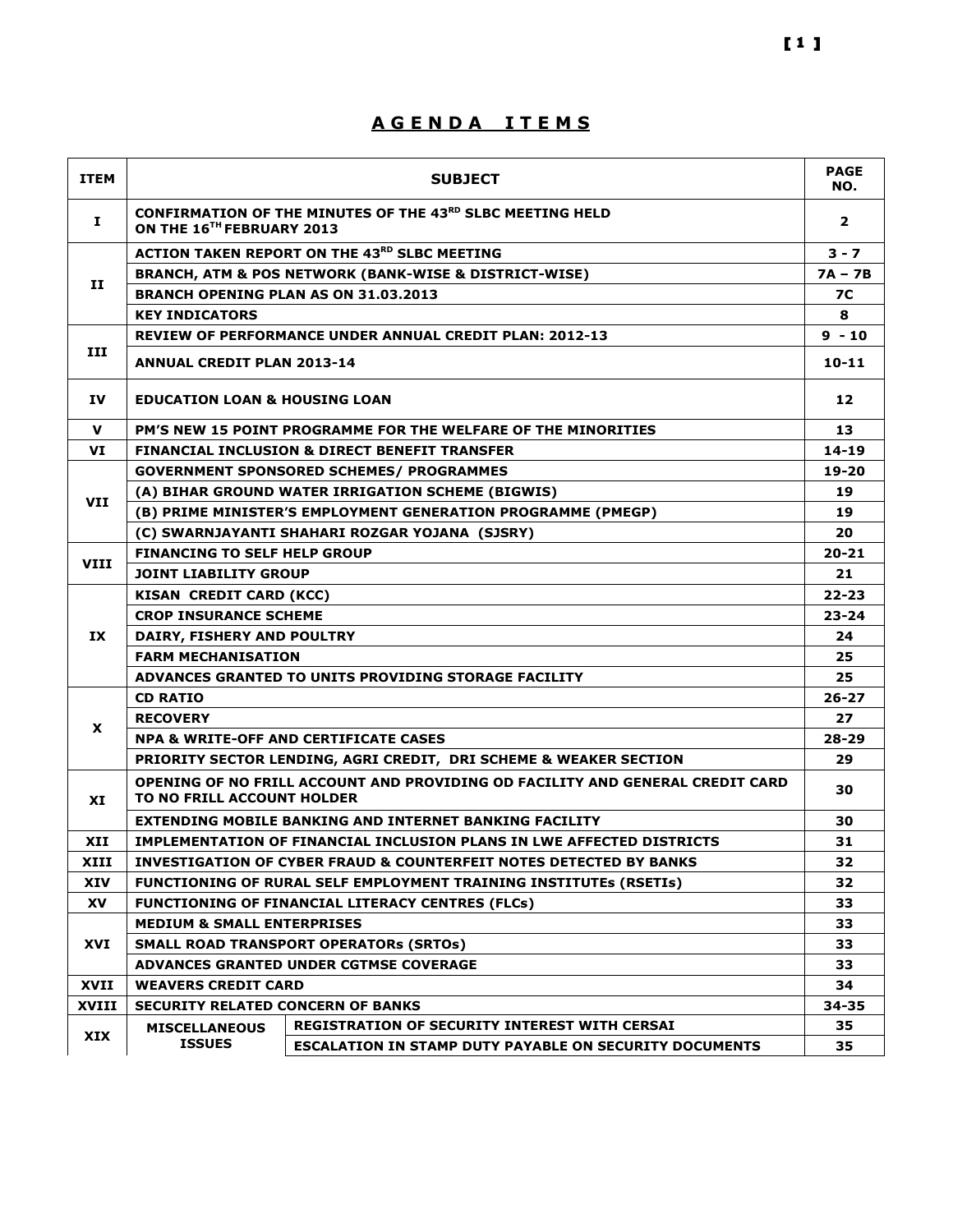|  | LEAD BANK SCHEME-STRENGTHENING OF MONITORING INFORMATION<br>SYSTEM (MIS) | 35 |
|--|--------------------------------------------------------------------------|----|

## STATE LEVEL BANKERS'COMMITTEE 44<sup>TH</sup> MEETING

## NOTES ON AGENDA ITEMS



## CONFIRMATION OF MINUTES OF THE 43<sup>RD</sup> STATE LEVEL BANKERS' COMMITTEE MEETING HELD ON 16.02.2013

The House may please confirm the Minutes of the 43<sup>rd</sup> State Level Bankers' Committee meeting held on the 16<sup>th</sup> February, 2013.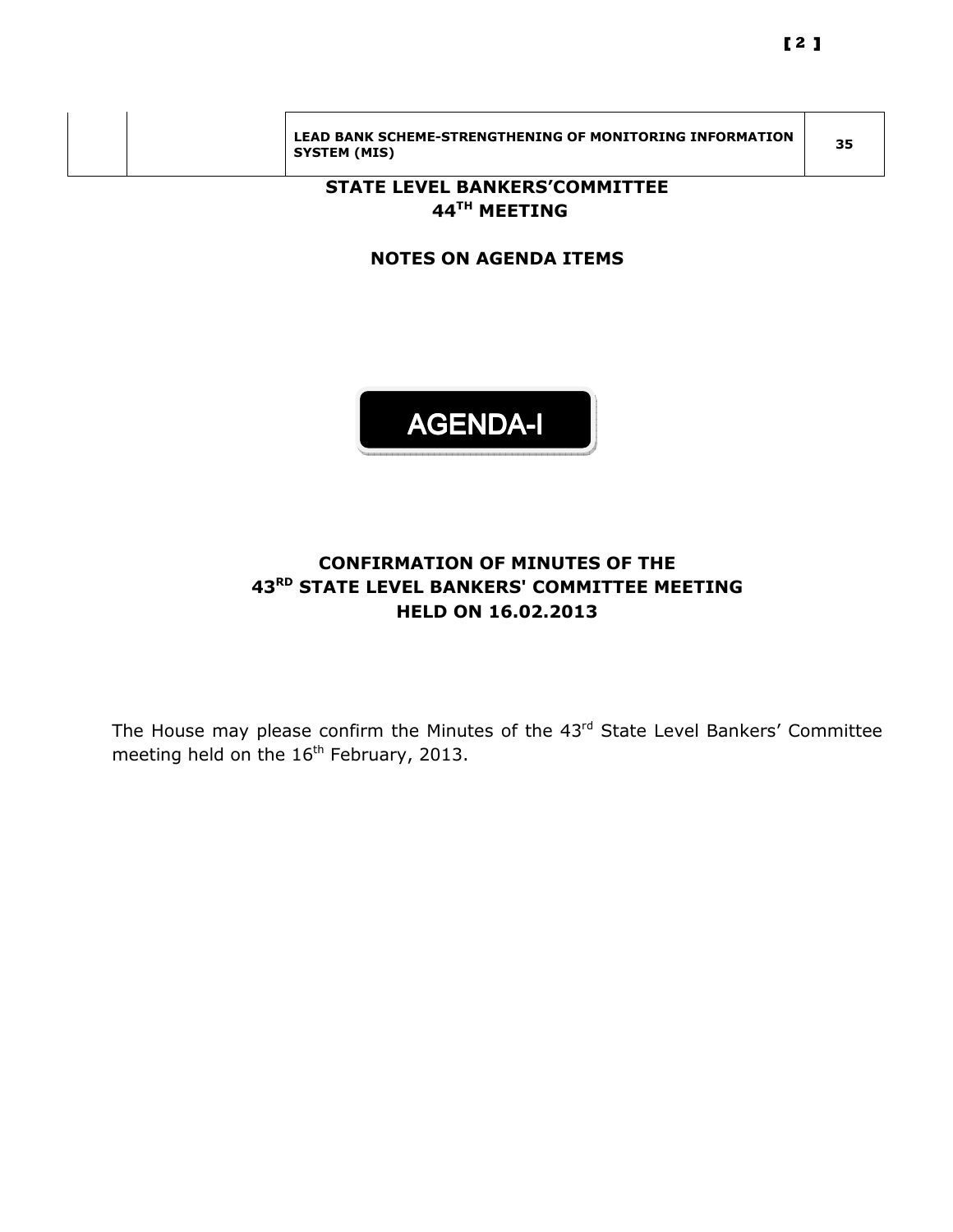AGENDA-II

### ACTION TAKEN REPORT ON THE 43<sup>RD</sup> SLBC MEETING

[1] ACTION POINT- Banks should put in concerted efforts to ensure at least 95% achievement of target set under ACP for FY: 2012-13.

### (Action: All Banks)

**ACTION TAKEN:** - Due to focussed attention provided by all banks operating in the State an amount of Rs. 44521Crore (87% of the target) was disbursed during F.Y. 2012- 13, registering Y-o-Y growth of 37%. During the corresponding period last year, banks could disburse loans amounting to Rs. 32416 Crore.

[2] **ACTION POINT-** Banks to monitor branch-wise performance to improve ACP achievement & CD ratio in low performing districts.

#### (Action: All Banks)

**ACTION TAKEN: -** Due to the concerted efforts taken by all concerned, there has been improvement over December 2012 in ACP disbursement in the low performing districts, as is evident from the data placed below:

#### Comparison of ACP Disbursement of March, 2013 over December, 2012 in 4 underperforming Districts

|                | <b>DISTRICT</b>   |               | Upto March, 2013 |                | <b>Upto Dec. 2012</b> |               | % increase |                |      |
|----------------|-------------------|---------------|------------------|----------------|-----------------------|---------------|------------|----------------|------|
| <b>SL</b>      | <b>NAME</b>       | <b>TARGET</b> | <b>ACHIEV.</b>   | $\frac{0}{0}$  | <b>ACHIEV.</b>        | $\frac{1}{2}$ | over Dec.  |                |      |
|                |                   |               |                  | <b>ACHIEV.</b> |                       |               |            | <b>ACHIEV.</b> | 2012 |
|                | Gaya              | 202886        | 149147           | 73.51          | 97315                 | 47.97         | 53.26      |                |      |
| $\overline{2}$ | <b>Katihar</b>    | 143220        | 114934           | 80.25          | 68779                 | 48.02         | 67.11      |                |      |
| 3              | <b>Madhubani</b>  | 152412        | 124286           | 81.55          | 73567                 | 48.27         | 68.94      |                |      |
| $\overline{4}$ | <b>Samastipur</b> | 215127        | 147492           | 68.56          | 105185                | 48.89         | 40.22      |                |      |
|                | <b>Total</b>      | 713645        | 535859           | 75.09          | 344846                | 48.32         | 55.39      |                |      |

But in case of CD ratio, there has been improvement in only two districts Bhojpur & Siwan, as is evident from the data placed below:

Comparison of CD ratio of March, 2013 over December, 2012 of the 4 Districts with CD ratio less than 25%

| <b>SL</b> | <b>DISTRICT</b> | As on March, 2013 | As on December, 2012 | increase over   |
|-----------|-----------------|-------------------|----------------------|-----------------|
|           | <b>NAME</b>     | <b>CD</b> ratio   | CD ratio             | <b>Dec 2012</b> |
|           | <b>Bhojpur</b>  | 24.56             | 23.33                | 1.23            |
|           | <b>Munger</b>   | 21.25             | 24.57                | $-3.32$         |
| 3         | <b>Saran</b>    | 23.02             | 23.02                |                 |
| 4         | <b>Siwan</b>    | 21.68             | 21.11                | 0.57            |

Lead District Managers of these districts and concerned Banks are further requested to monitor branch-wise performance to improve ACP achievement & CD ratio in these low performing districts.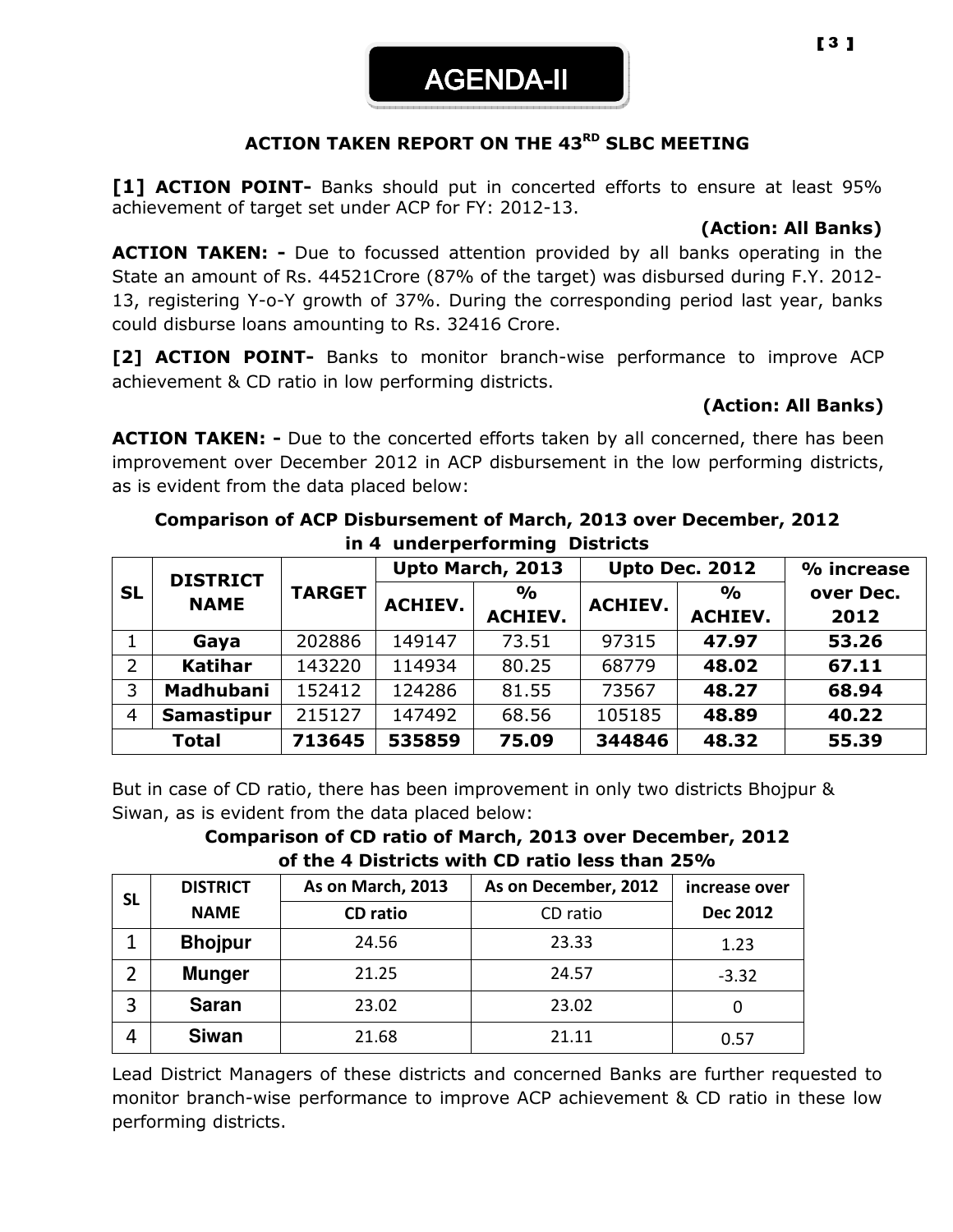[3] **ACTION POINT-** Banks to ensure that the amount of crop insurance claims received from Insurance companies till  $31<sup>st</sup>$  December, 2012, are credited into the concerned beneficiary's account and submit a certificate in this regard to SLBC.

### (Action: All Banks)

ACTION TAKEN: - Banks have been requested to ensure that the amount of crop insurance claims received from Insurance companies should be credited into the concerned beneficiary's account within a fortnight of receipt of claim and submit a certificate to this effect to SLBC.

 [4] ACTION POINT- All concerned Banks should put in concerted efforts for covering all the 3052 unbanked villages having population of 1600 to 2000 by providing banking facility by March, 2013.

## (Action: All Concerned Banks)

ACTION TAKEN: - Coverage of unbanked villages between 1600 to 2000 population improved considerably during the last quarter of F.Y. 2012-13, as total number of covered villages increased from 145 as on 31.12.2012 to 1673 as on March, 2013. Bank-wise details is placed at Page 19A for information of all concerned. Controlling Head of all banks operating in the State are again requested to cover the remaining 1379 villages by providing banking facility at an early date.

[5] **ACTION POINT-** State Government to consider launching Agriculture Loan Guarantee Scheme on the lines of CGTMSE.

## (Action: State Government)

ACTION TAKEN: State Government has been requested to consider launching Agriculture Loan Guarantee Scheme on the lines of CGTMSE.

**[6] ACTION POINT-** State Government to arrange to issue instructions to District Magistrates to provide the scheme -wise list of beneficiaries along with their bank account details, preferably in digitized form, to LDMs and LDMs, in turn, to supply this information to the banks in the districts in order to open the beneficiarys' accounts and provide credit into the beneficiarys' accounts of 26 schemes through Direct Benefit Transfer before  $21<sup>st</sup>$  March, 2013.

## (Action: State Government, All LDMs & All Banks)

**ACTION TAKEN: -** State Government has been requested in this regard.

[7] ACTION POINT- LDMs and SDCs (Banking) to personally attend the SLBC meetings. (Action: All LDMs & SDCs (Banking)

ACTION TAKEN: LDMs and SDCs (Banking) have been advised to personally attend the SLBC meetings.

[8] ACTION POINT- Bank Branches to assist the students in obtaining PAN card and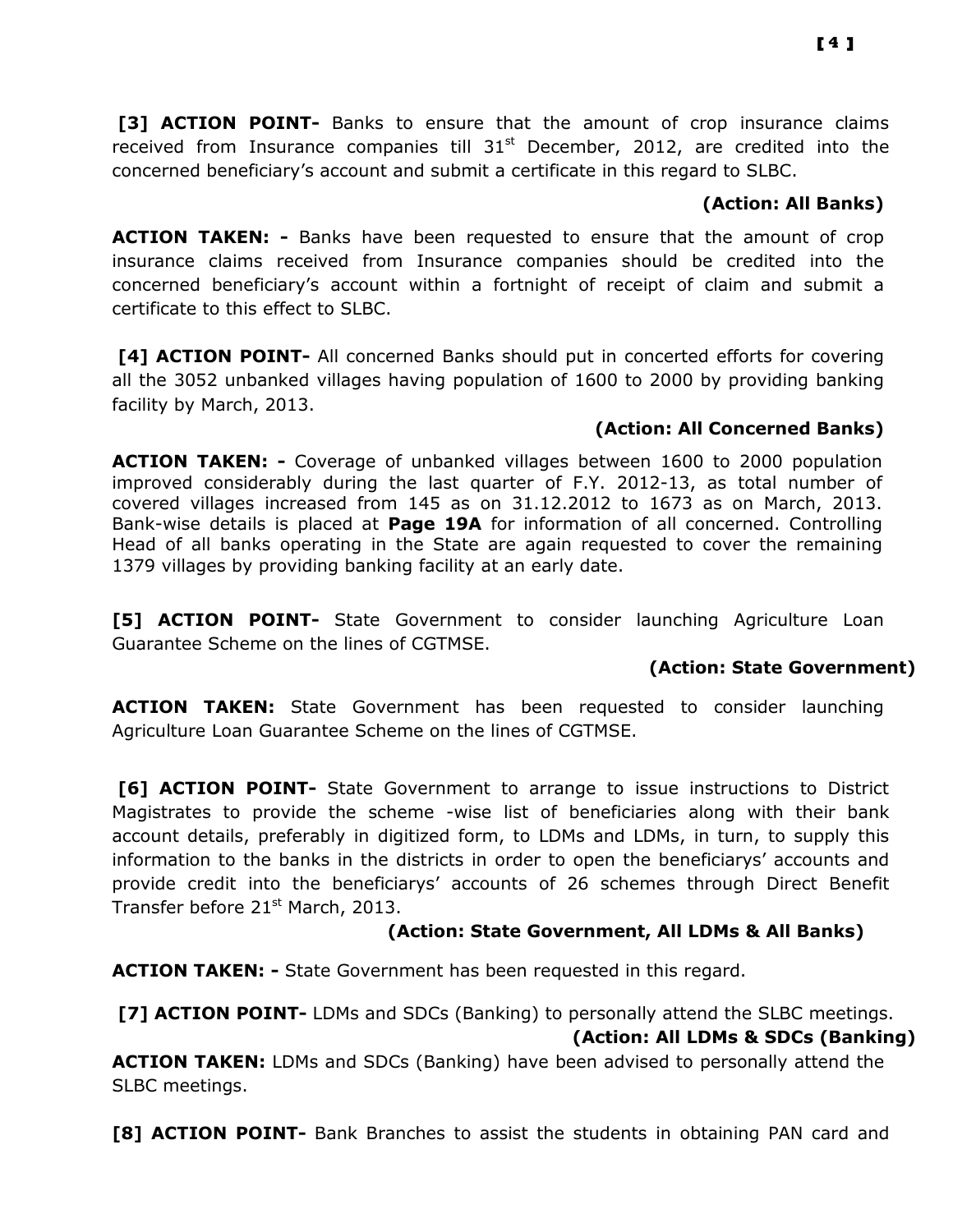accept the Education loan applications even without PAN card, which may be obtained at the time of disbursement.

#### (Action: All Banks)

ACTION TAKEN: Controlling Head of all banks operating in the State have been requested to arrange to issue instruction to their Bank Branches to assist the students in obtaining PAN card and accept the Education loan applications even without PAN card, which may be obtained at the time of disbursement.

[9] ACTION POINT- State Government to convene a meeting to discuss LPC related problems and its solution.

## (Action: State Government)

ACTION TAKEN: State Government convened a meeting on 28<sup>th</sup> February, 2013 under the chairmanship of Chief Secretary to discuss the issues concerning LPC. The State Government has decided to issue two types of LPC depending upon amount of loan. A copy of the Minutes of the meeting along with details of both types of LPC under the cover of Revenue & Land Reforms Department Letter No.87 dated 09/03/2013 is placed at Page No. 25I to 25K of agenda book for information of the House.

[10] **ACTION POINT-** LDMs of concerned 9 LWE districts (Arwal, Aurangabad, Gaya, Jamui, Jehanabad, Kaimur, Munger, Nawada and Rohtas) to approach the District Magistrate for funding of capital cost for the establishment of USBs in the identified villages having population of above 2000 under the guidelines for Integrated Action Plan (IAP) for selected 9 tribal & backward districts under the state component of Backward Regions Grant Fund (BRGF). Banks to claim funding of capital cost so that VSAT could be installed at the USBs in this regard.

## (Action: All concerned Banks & LDMs of concerned districts)

**ACTION TAKEN:** - Lead District Managers of concerned 9 LWE districts have been requested to approach the District Magistrate for funding of capital cost for the establishment of USBs in the identified villages having population of above 2000 under the guidelines for Integrated Action Plan (IAP) under the state component of Backward Regions Grant Fund (BRGF). The State Govt has also been requested to instruct the concerned District Magistrates to reimburse the Capital Cost for establishment of USBs in these Districts. Banks have been requested to claim funding of capital cost so that VSAT could be installed at the USBs in this regard.

[11] ACTION POINT- State Government to provide security to banks and their staff, especially working in remote areas on priority basis so that the banks are able to provide unhindered service to the people in a more secure environment.

#### (Action: State Government)

ACTION TAKEN: - In view of the spate of bank robberies, murder of bank officials in the recent past as mentioned on **Page No. 34**, the State Government is requested to provide security to banks and their staff, especially working in the remote areas on priority basis so that the banks are able to provide unhindered service to the people in a more secure environment.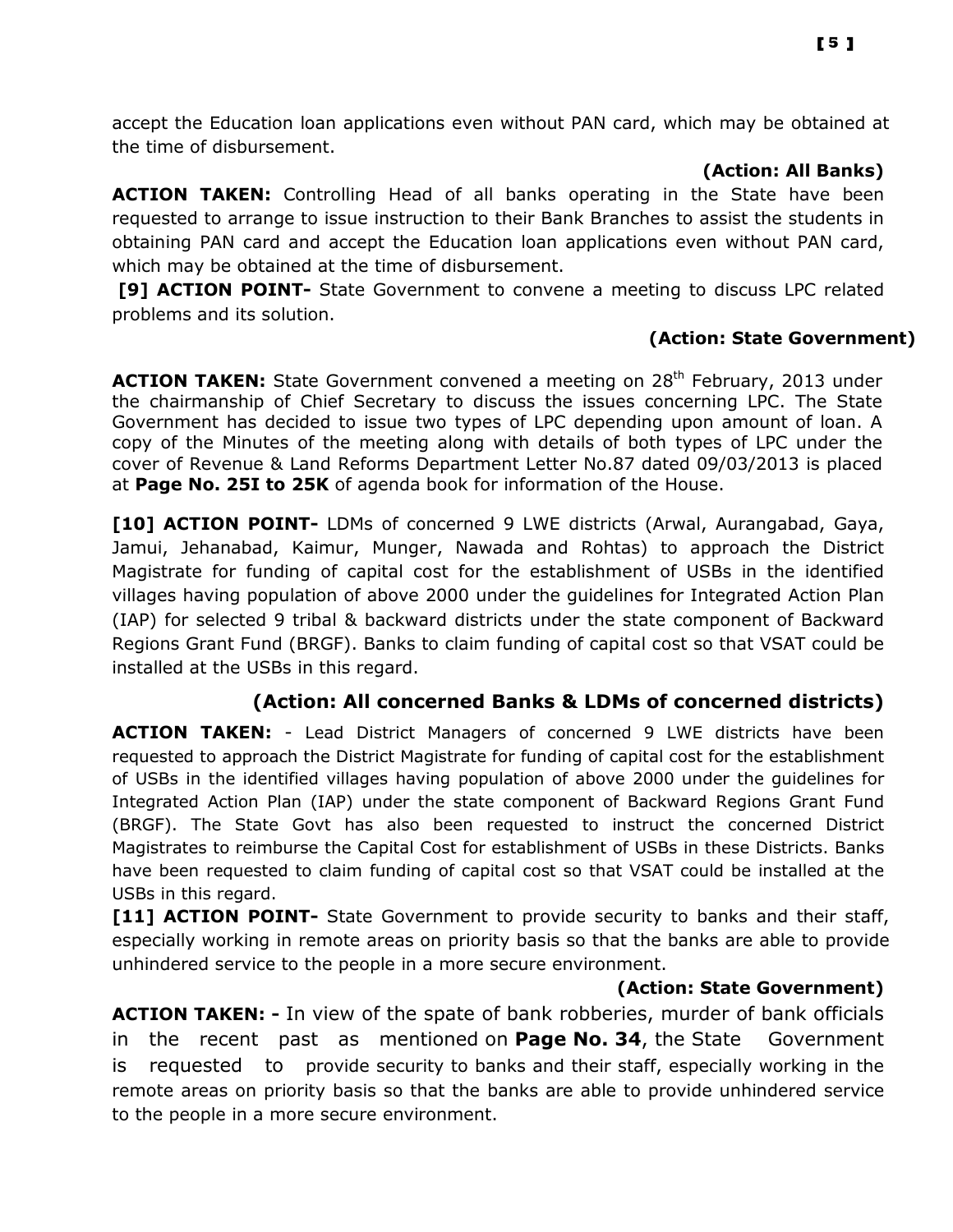[12] **ACTION POINT** - Banks to pay adequate attention towards recovery of bad loans and disposal of pending Certificate Cases. State Government to instruct their district-level authorities to co-ordinate with the banks in their recovery efforts.

## (Action: Banks & State Government)

ACTION TAKEN: - At 6.91%, NPA of banks in the State is very large. Banks have been requested to pay adequate attention towards recovery of bad loans and disposal of pending Certificate Cases. In order to strengthen the efforts of banks, State Government is further requested to instruct their district-level authorities especially SDCs-Banking of respective districts to co-ordinate with the banks in their recovery efforts.

[13] ACTION POINT- Monitoring of the progress made by banks towards registration of their charges with CERSAI to be done.

## (Action: SLBC, Bihar)

**ACTION TAKEN: -** Banks are further requested to submit the progress report on registration of their charges with CERSAI so that SLBC could compile the figure for the State.

[14] ACTION POINT- A meeting on monitoring the performance and progress of banks under Animal Husbandry activities to be held.

## (Action: SLBC, Bihar)

ACTION TAKEN: A meeting on monitoring the performance and progress of banks under Animal Husbandry activities was held on 15<sup>th</sup> March-2013 under the Chairmanship of Chief Secretary, Government of Bihar.

[15] ACTION POINT- All Bank Branches to sponsor at least 5 trainees in a financial year to their respective RSETIs and also credit-linkage of at least 5 RSETI trained persons to be ensured by each branch in a financial year.

## (Action: All Banks)

ACTION TAKEN: - Controlling Head of all banks operating in the State have been requested to arrange to issue instruction to their Bank Branches to sponsor at least 5 trainees in a financial year to their respective RSETIs and also credit-linkage of at least 5 RSETI trained persons to be ensured by each branch in a financial year.

[16] ACTION POINT- ACP target of F.Y. 2013-14 to be fixed by a committee. While fixing the target of Co-operative Banks and other small banks, their performance during the last year also to be considered.

## (Action: SLBC, Bihar)

**ACTION TAKEN:** - ACP target of F.Y. 2013-14 has been fixed by a committee and the allocation of ACP target among Banks has been finalised by a sub-committee of SLBC after considering the last year's performance of Co-operative Banks and other small banks.

A copy of bank wise ACP targets for 2013-14 is placed at Page No. 11F of the agenda book for information of all concerned.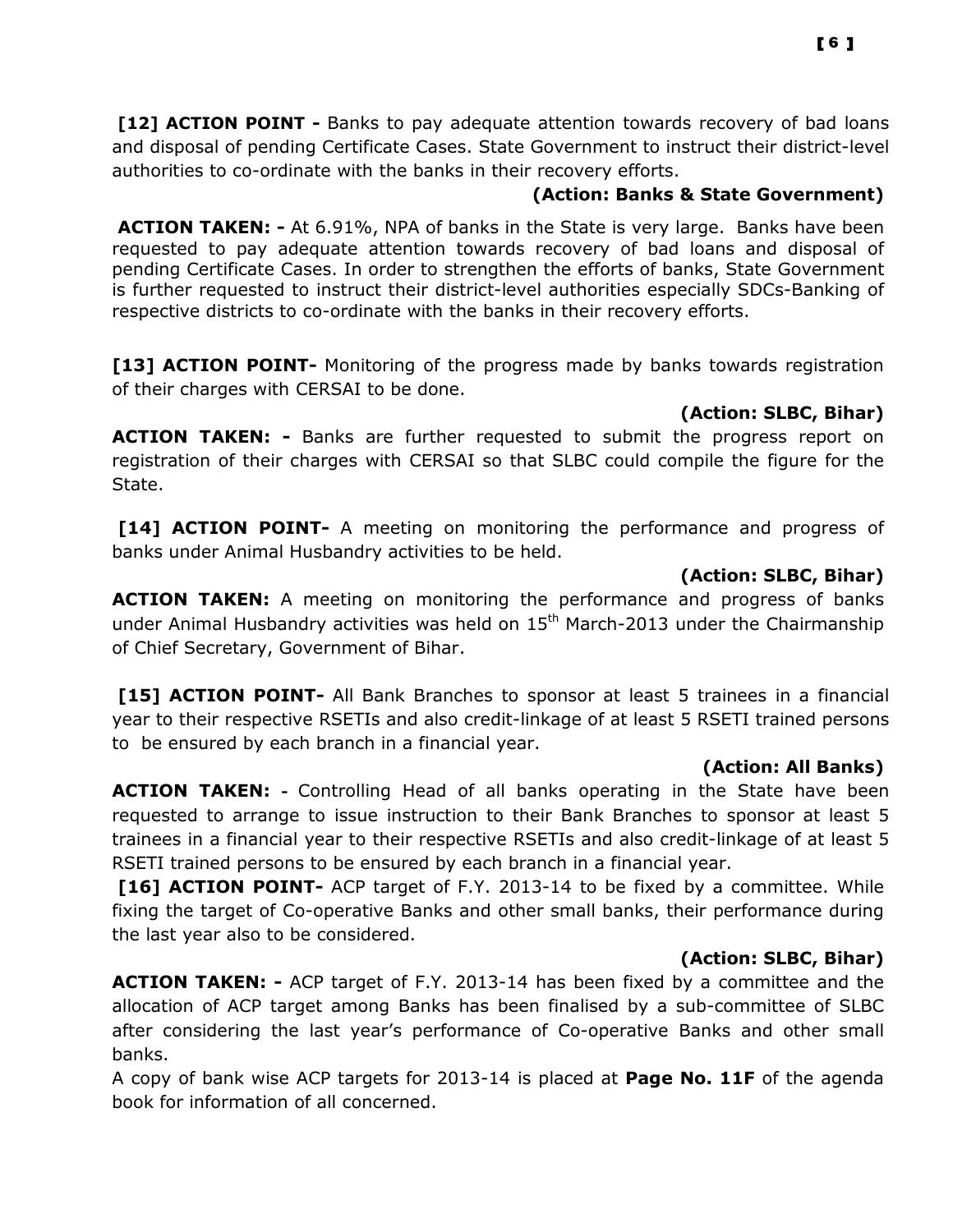[17] ACTION POINT- Banks to submit, within 15 days, their suggestions on incentive scheme to get Government funds to SLBC for onward submission to the State Government so that the State Government could finalise the incentive scheme at an early date.

## (Action: All Banks & SLBC, Bihar)

**ACTION TAKEN: -** SLBC has submitted its suggestions on the incentive scheme to the State Government and has requested the State Government to consider them while finalising the incentive scheme for the State.

[18] ACTION POINT- Complaints received at district level should be properly recorded with the action taken and disposal date.

## (Action: All SDCs -Banking)

ACTION TAKEN: - SDCs (Banking) have been requested to record properly the action taken and the disposal date of complaints received at district level.

[19] ACTION POINT- Meeting to be organized for discussing and arriving at policy decision on implementation of 'Old Age Pension' scheme in the State.

## (Action: State Government, GoB)

ACTION TAKEN: - State Government has been requested to organise meeting for discussing and arriving at policy decision on implementation of 'Old Age Pension' scheme in the State.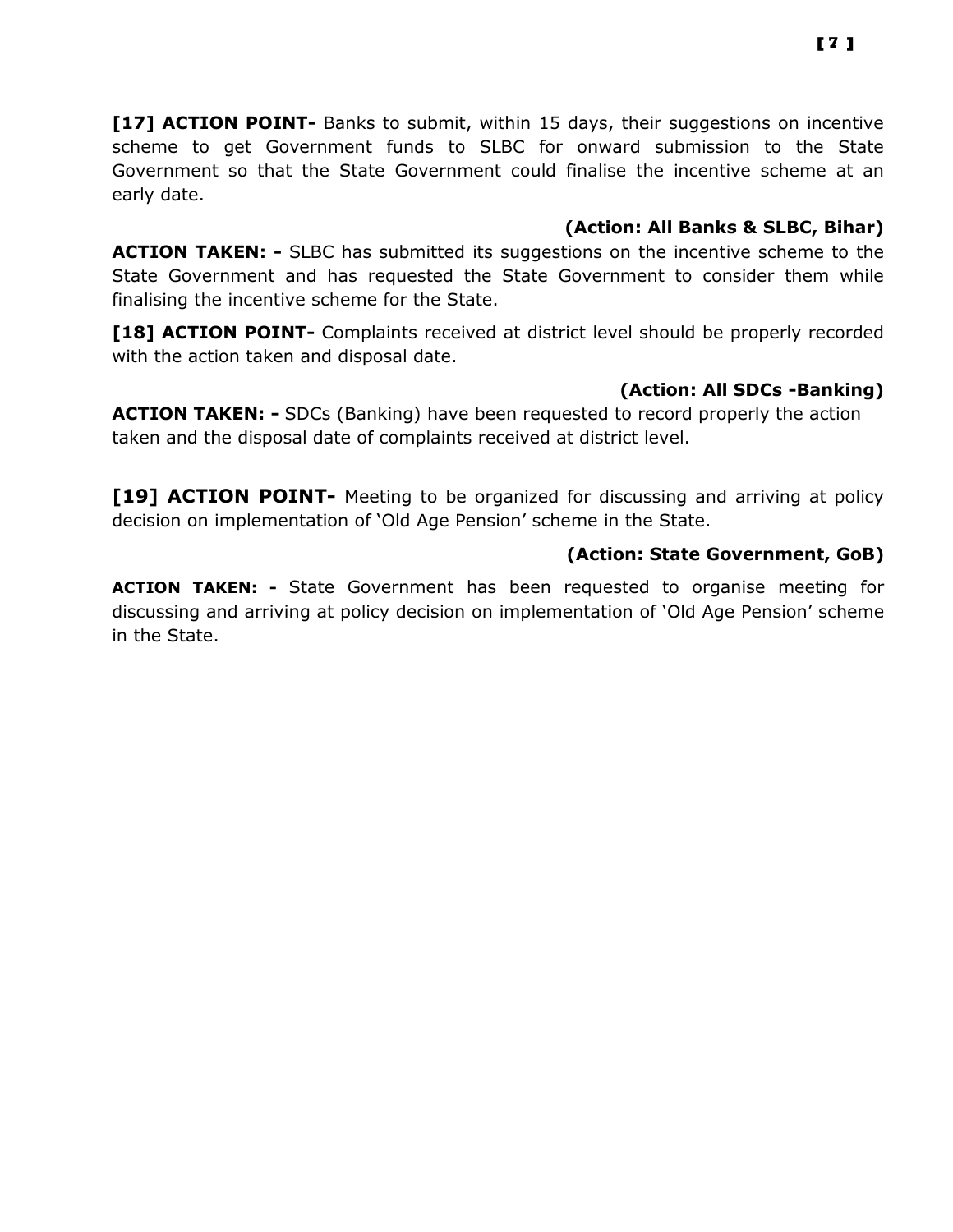## STATE LEVEL BANKERS' COMMITTEE, BIHAR

## **KEY INDICATORS** (ALL BANKS)

(Rs. in Crore)

| SI.<br>No.     | <b>ITEMS</b>                                                                                           | <b>MAR'12</b> | <b>MAR'13</b> | <b>Bench</b><br>-mark |
|----------------|--------------------------------------------------------------------------------------------------------|---------------|---------------|-----------------------|
| $\mathbf{1}$   | <b>DEPOSITS</b>                                                                                        | 138163.08     | 161035.62     |                       |
| $\overline{2}$ | <b>ADVANCES</b>                                                                                        | 45356.81      | 55254.21      |                       |
| 3              | ADVANCES INCLUDING ADVANCES<br><b>GRANTED TO UNITS IN BIHAR BY</b><br>BRANCHES OPERATING OUTSIDE BIHAR | 48212.88      | 62293.74      |                       |
| 4              | ADVANCES INCLUDING RIDF                                                                                | 50703.87      | 65364.22      |                       |
| 5              | <b>CD RATIO</b>                                                                                        | 36.70         | 40.59         |                       |
| 6              | PRIORITY SECTOR ADVANCES                                                                               | 32247.11      | 38969.39      |                       |
| $\overline{7}$ | SHARE OF PSA IN TOTAL ADV<br>(SL.NO.2)(%)                                                              | 71.10%        | 70.53%        | 40 %                  |
| 8              | AGRICULTURE ADV.                                                                                       | 18290.07      | 22537.76      |                       |
| 9              | SHARE OF AGL. ADV IN TOTAL ADV<br>$(SL.NO.2)$ $(\% )$                                                  | 40.32%        | 40.79%        | 18 %                  |
| 10             | MSME ADV.                                                                                              | 6823.10       | 8525.12       |                       |
| 11             | SHARE OF MSME ADV. IN PSA (%)                                                                          | 21.16%        | 21.88%        |                       |
| 12             | ADV. TO WEAKER SEC.                                                                                    | 13023.27      | 13916.93      |                       |
| 13             | SHARE OF WEAKER SEC. IN PSA (%)                                                                        | 40.39%        | 35.71         | 25 %                  |
| 14             | DRI ADV.                                                                                               | 91.92         | 79.26         |                       |
| 15             | SHARE OF DRI ADV IN TOTAL ADV<br>$(sl.no.2)$ of mar'12 $(\%)$                                          | 0.25%         | 0.17%         | $1\%$                 |
| 16             | ADV. TO WOMEN (DISBURSEMENT)                                                                           | 1840.76       | 3338.08       |                       |
| 17             | SHARE OF ADV. TO WOMEN IN<br>DISBURSEMENT (%)                                                          | 5.68%         | 7.50%         | 5 %                   |
| 18             | TOTAL NUMBER OF BRANCHES                                                                               | 4860          | 5270          |                       |
| A              | <b>RURAL</b>                                                                                           | 2898          | 3143          |                       |
| B              | SEMI-URBAN                                                                                             | 1070          | 1149          |                       |
| C              | <b>URBAN</b>                                                                                           | 892           | 978           |                       |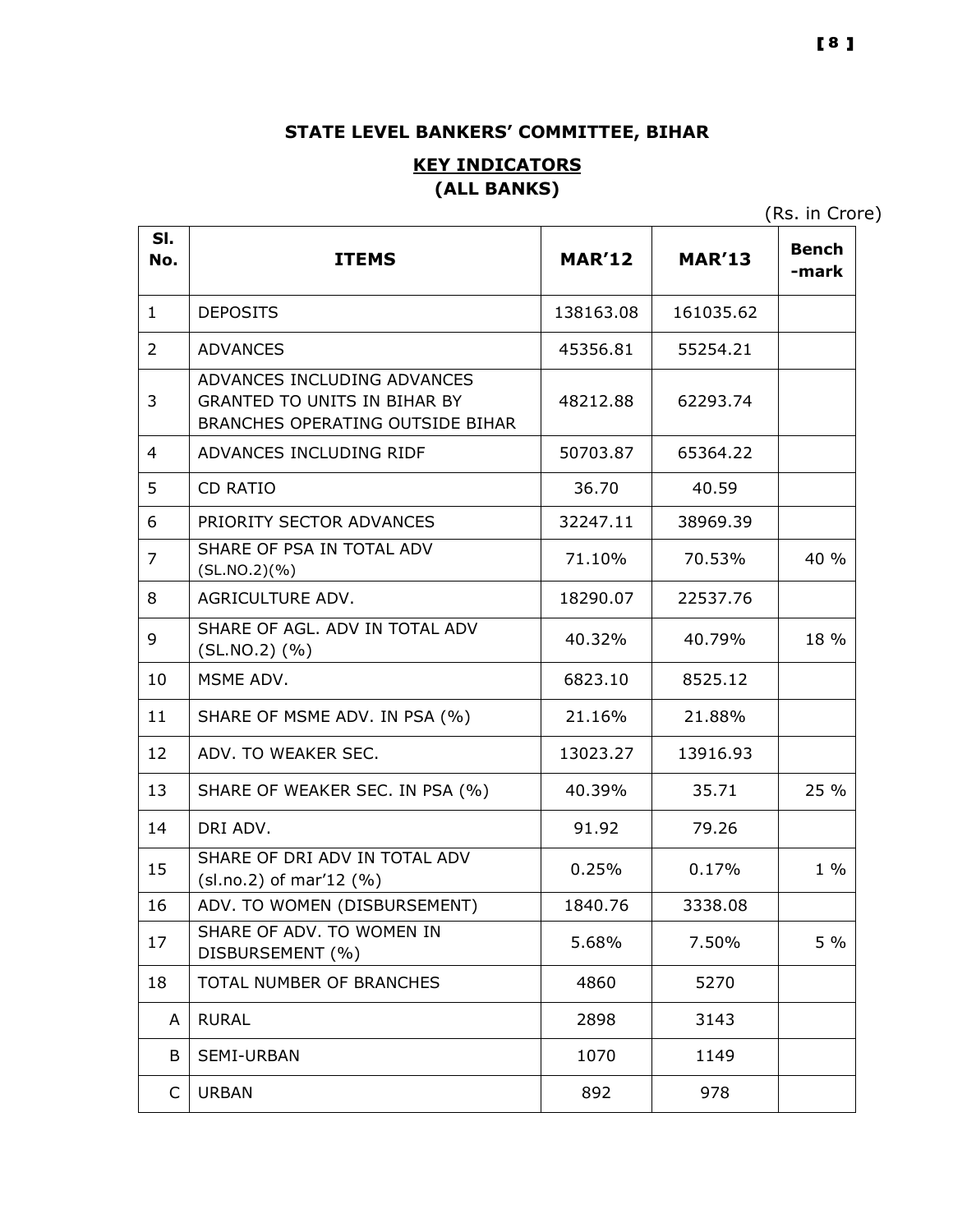## REVIEW OF PERFORMANCE UNDER ANNUAL CREDIT PLAN: 2012-13

The performance of all banks under the Annual Credit Plan 2012-13 during the quarter ended March 2013 is as follows:-

| <b>Banks</b> | Target   | <b>Achievement</b> | % Ach. |
|--------------|----------|--------------------|--------|
| Comm. Banks  | 38028.05 | 33701.12           | 88.62  |
| Co-op. Banks | 2322.12  | 337.86             | 14.55  |
| <b>RRBs</b>  | 11050.22 | 10481.60           | 94.85  |
| Total        | 51400.39 | 44520.58           | 86.62  |

Sector-wise break-up of targets and achievement:

(Rs. in Crore)

(Rs. in Crore)

| <b>Sector</b> | Target   | <b>Achievement</b> | % Ach. |
|---------------|----------|--------------------|--------|
| Agriculture   | 25400.52 | 21566.28           | 84.90  |
| <b>SME</b>    | 3400.03  | 4325.04            | 127.21 |
| <b>OPS</b>    | 4600.56  | 4094.10            | 88.99  |
| <b>TPS</b>    | 33401.11 | 29985.42           | 89.77  |
| <b>NPS</b>    | 17999.28 | 14535.16           | 80.75  |
| Total         | 51400.39 | 44520.58           | 86.62  |

Bank-wise and district-wise position is furnished on Page- 11 A to 11 E.

#### COMPARATIVE PERFORMANCE UNDER ACP As on March, 2013 vis-a-vis March, 2012

(Rs. in Crore)

|              |          | 2012-13  |                             | 2011-12       |          |                      | <b>YOY</b>                    |
|--------------|----------|----------|-----------------------------|---------------|----------|----------------------|-------------------------------|
| <b>Banks</b> | Target   | Ach.     | $\frac{0}{0}$<br><b>Ach</b> | <b>Target</b> | Ach.     | $\frac{0}{0}$<br>Ach | increase<br>in disb.<br>(9/0) |
| Comm         | 38028.05 | 33701.12 | 88.62                       | 31591.19      | 25180.53 | 79.71                | 33.84                         |
| $Co$ -op     | 2322.12  | 337.86   | 14.55                       | 2018.74       | 386.86   | 19.16                | $-12.67$                      |
| <b>RRBs</b>  | 11050.22 | 10481.60 | 94.85                       | 9590.07       | 6848.53  | 71.41                | 53.05                         |
| Total        | 51400.39 | 44520.58 | 86.62                       | 43200.00      | 32415.92 | 75.04                | 37.34                         |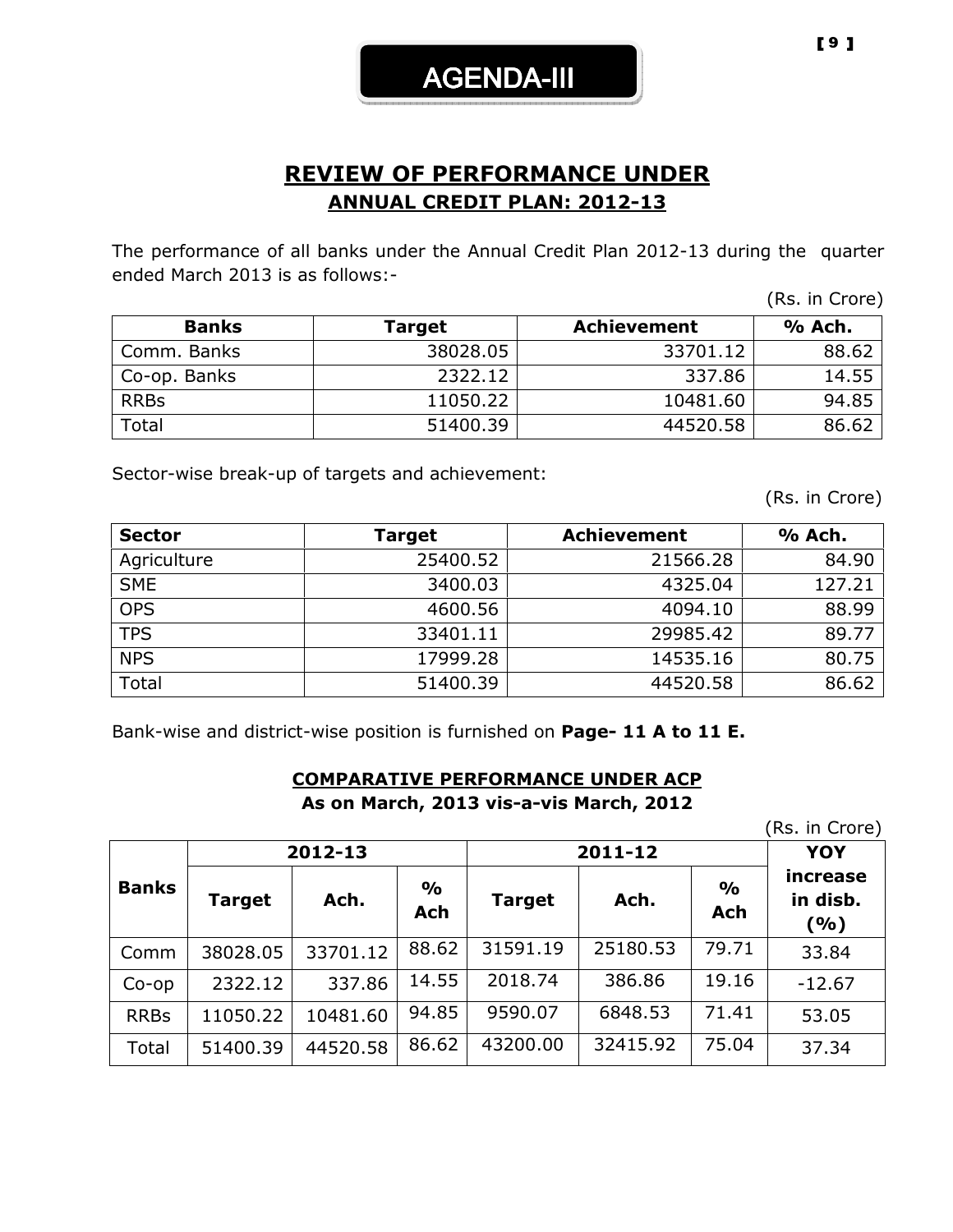|  | ı<br>Π<br>п |
|--|-------------|
|  |             |

 $\mathbf 1$ 

#### SECTOR-WISE PERFORMANCE:

|               |               |          |         |          |          |        | (Rs. in Crore)               |
|---------------|---------------|----------|---------|----------|----------|--------|------------------------------|
|               |               | 2012-13  |         |          | 2011-12  |        | <b>YOY</b>                   |
| <b>Sector</b> | <b>Target</b> | Ach.     | $%$ Ach | Target   | Ach.     | % Ach  | increase in<br>$disb.$ $(%)$ |
| Agl.          | 25400.52      | 21566.28 | 84.90   | 21101.95 | 14957.91 | 70.88  | 44.18                        |
| <b>MSE</b>    | 3400.03       | 4325.04  | 127.21  | 2441.25  | 2873.32  | 117.70 | 50.52                        |
| <b>OPS</b>    | 4600.56       | 4094.10  | 88.99   | 4600.45  | 3514.04  | 76.38  | 16.51                        |
| <b>TPS</b>    | 33401.11      | 29985.42 | 89.77   | 28143.65 | 21345.47 | 75.84  | 40.48                        |
| <b>NPS</b>    | 17999.28      | 14535.16 | 80.75   | 15056.35 | 11070.65 | 73.53  | 31.29                        |
| <b>Total</b>  | 51400.39      | 44520.58 | 86.62   | 43200.00 | 32415.92 | 75.04  | 37.34                        |

Comparative performance shows that the overall achievement during the period under review is 86.62%, as against 75.04% recorded during the corresponding period last year. Further, in absolute terms, banks have disbursed substantially higher quantum of loans during the period under review, as compared to the amount disbursed in the corresponding period last year. It will be seen that RRBs and Commercial Banks have recorded impressive growth, particularly RRBs, in their loan disbursements vis-a-vis their performance over the same period last year. In case of sector-wise growth, it will be observed that advances to Agri, MSE & NPS sectors have increased significantly during the financial year 2012-13.

## ANNUAL CREDIT PLAN 2013-14

A meeting was organised in the chamber of the Principal Secretary (Finance) on  $17<sup>th</sup>$ April, 2013 to decide the size of Annual Credit Plan for 2013-14 which was attended by senior officials of all major Banks including RRBs alongwith RBI and NABARD officials. After a prolonged discussion, the ACP was decided as Rs 62000 Crore with Priority Sector as Rs. 40829.38 Crore as projected by NABARD in their PLP and Rs. 21170.62 Crore as Non-Priority Sector.

In the meeting of senior officials of major banks functioning in the state, with officials of State Government, RBI & NABARD held on 23<sup>rd</sup> April'2013, the modalities for distribution of ACP targets of Rs.62000 crores for 2013-14, was arrived at on the following basis:

- 1. The target of State Co-operative Bank was decided to be kept at Rs.800 crore during 2013-14.
- 2. The ACP target of the state had been fixed at Rs.62000 Crore for 2013-14 as against Rs. 51400 cr for the year 2012-13. Accordingly, it was agreed that the target of individual banks should be arrived at as a percentage increase over last year's target.
- 3. After excluding Co-operative Bank target from both the years the percentage increase in ACP in the current year comes to 24.7% over previous year. Considering the weaker structure of RRBs as compared to Commercial Banks, the House decided to give only 20% growth to RRB and the balance to be shared by Commercial Banks, which translates into approx 26% growth in the target of Commercial Bank.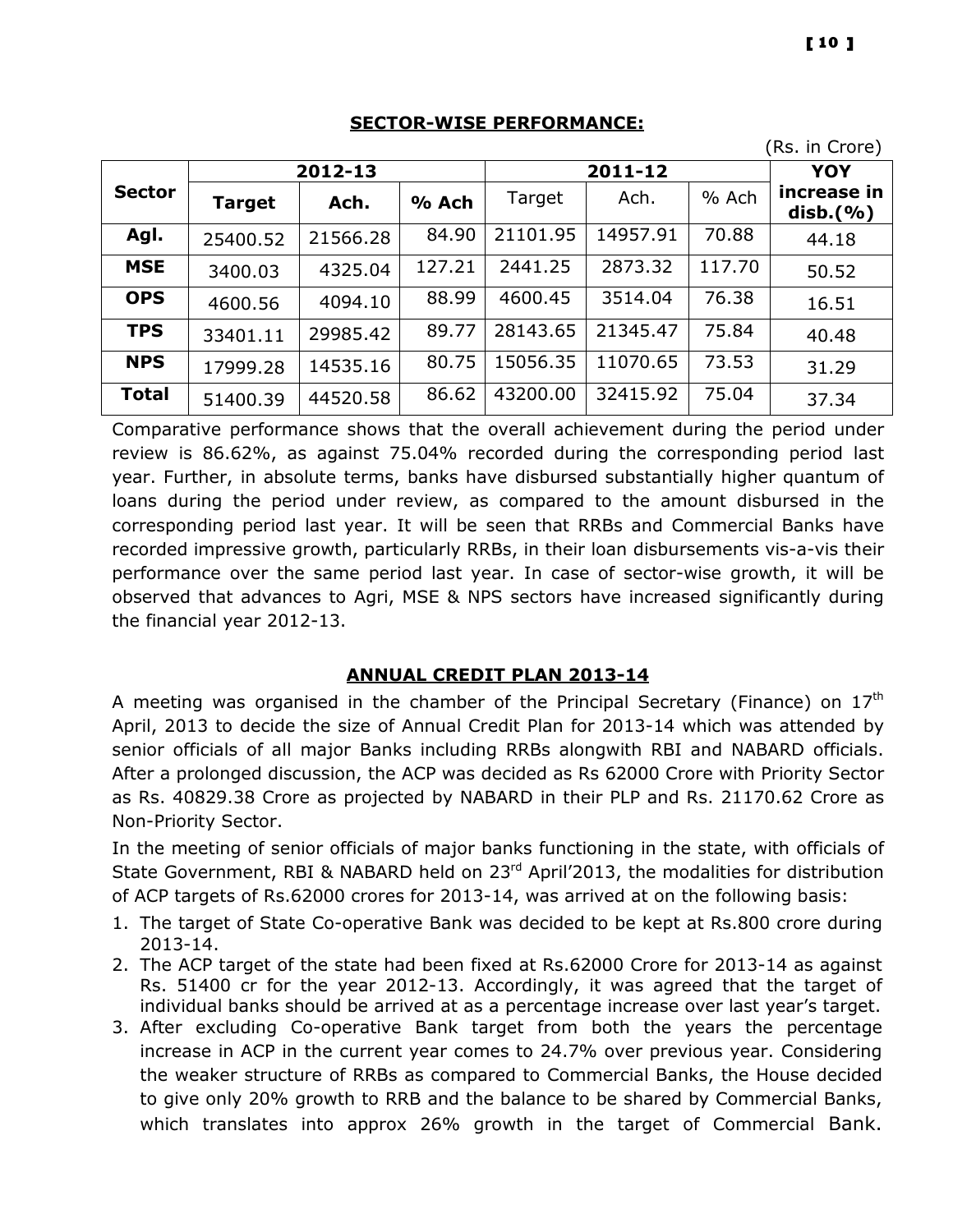|                  | Target for 2012-13 | Target for 2013-14 |
|------------------|--------------------|--------------------|
| <b>RRB</b>       | 11050              | 13260              |
| % GROWTH         |                    | 20                 |
| <b>COMM.BANK</b> | 38028              | 47940              |
| % GROWTH         |                    | 26.06              |
| <b>COOP.BANK</b> | 2322               | 800                |
| <b>TOTAL</b>     | 51400              | 62000              |

Accordingly the undernoted ACP amount is arrived at for different categories of Banks.

- 4. The Agl target has been increased from 25400 cr to 30300 cr i.e increase of 19.29% YOY. Bank-wise target should be accordingly increased uniformly among all banks, including RRBs in the case of AGL Segment.
- 5. For distribution of target in the other segments the increase in the target of Commercial Banks should be given in SME & NPS Segments.
- 6. Some Private Sector Banks and a few Public Sectors Banks which do not have any Rural or Semi Urban Branch but were given AGL target during 2012-13, will not be given target under AGL for 2013-14 and this will be borne by the RRB functioning in the district. This will be over and above the 20% growth in target decided for the RRBs.
- 7. In case of RRBs, if need be, adjustment of increase in target will be done in Agriculture and SME segments.

On the basis of the above decisions, the ACP target of the Banks has been arrived at and is placed at **Page No. 11F** of the agenda book for review by the House.

The targets for KCC, SHG and JLG arrived at during the meeting organised on 23.04.2013 for finalisation of targets are as under:

| <b>SCHEME</b>                     | TARGET FOR 2013-14 (NO.) |
|-----------------------------------|--------------------------|
| KCC (NEW)                         | 15 LAC                   |
| KCC(RENEWAL)                      | 15 LAC                   |
| SHG(SAVINGS BANK ACCOUNT OPENING) | 150000                   |
| 5HG (CREDIT LINKAGE)              | 100000                   |
| JLG.                              | 60000                    |

A copy of the minutes of the meeting dated 23.04.2013 is placed at Page No. 11G to **11I** of the Agenda Book for information of the House.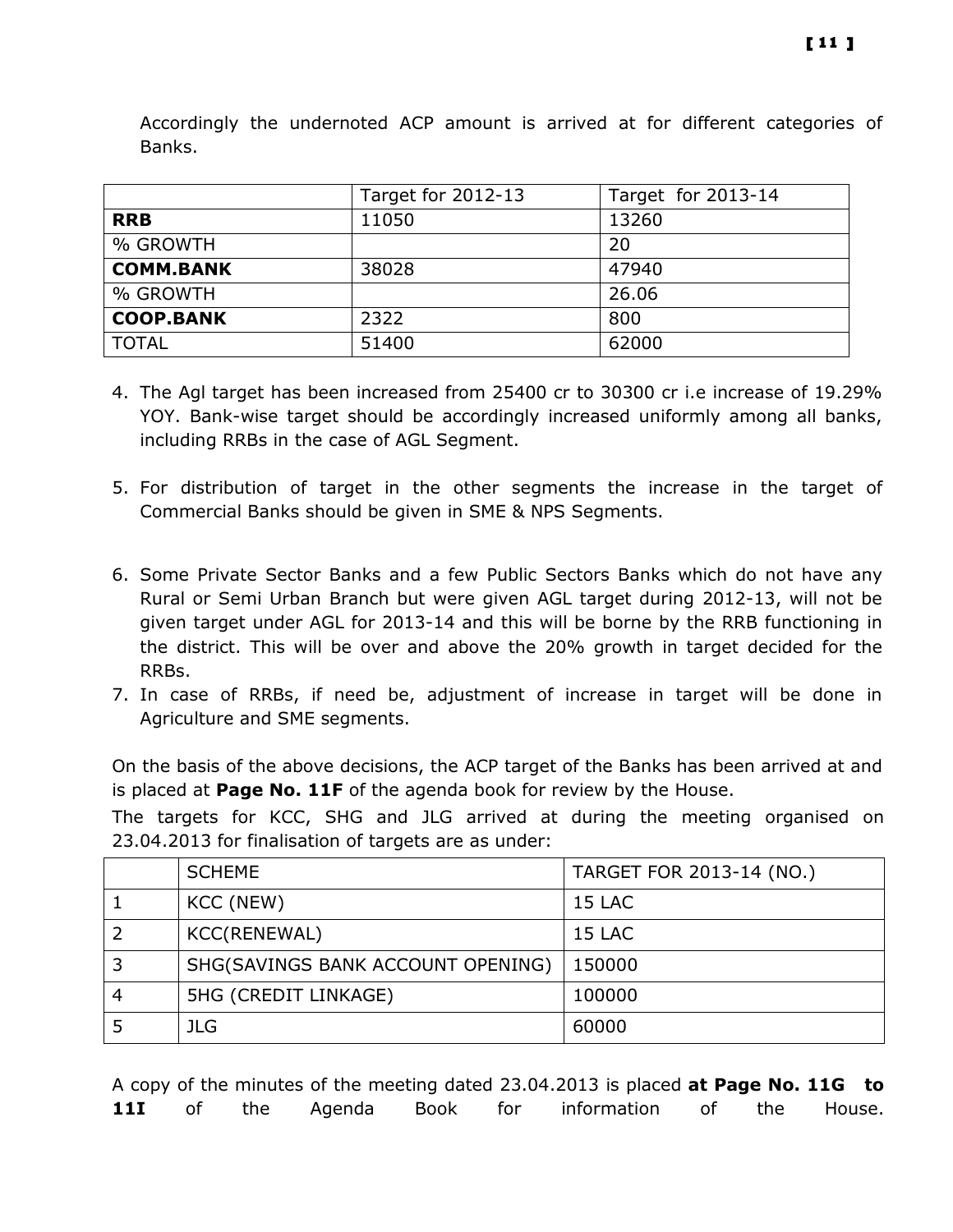# AGENDA-IV

## EDUCATION LOAN

One of the main priorities of banks operating in the State is to provide Education Loan to all the meritorious and needy students to enable them meet the expenses of higher studies not only in the State but also outside the State in India and abroad.

Loan amounting to Rs 883.41 Crore were sanctioned to 29663 students and loan amounting to Rs. 787.41 Crore were disbursed among 29577 students under Education Loan during the F.Y. 2012-13. Bank-wise performance is furnished on **Page-12A.** 

The achievement of all banks taken together is 74.16% of the targets allocated i.e. 40000 (in number) for F.Y.2012-13. Controlling Head of all banks are requested to provide further impetus to financing under Education Loan for achieving 100% target during the current year.

The interest applied on Education Loan to economically backward people (Annual income less than Rs 4.5 Lacs) during the moratorium period is being reimbursed by the Central Government. The information regarding the Interest Subsidy claimed and received during the last three financial years is placed at Page No. 12B of the Agenda Book.

## HOUSING LOAN

Loan amounting to Rs. 1272.79 Crore was sanctioned to 12742 beneficiaries by Banks during F.Y. 2012-13. Out of these, Housing Loan upto Rs. 15 Lac with project cost upto Rs. 25 Lac was provided to 3609 beneficiaries. The bank-wise performance during the review period is placed at Page No. 12C.

The information regarding the Interest Subsidy claimed and received during the last two Financial years is placed at Page No. 12B of the Agenda Book.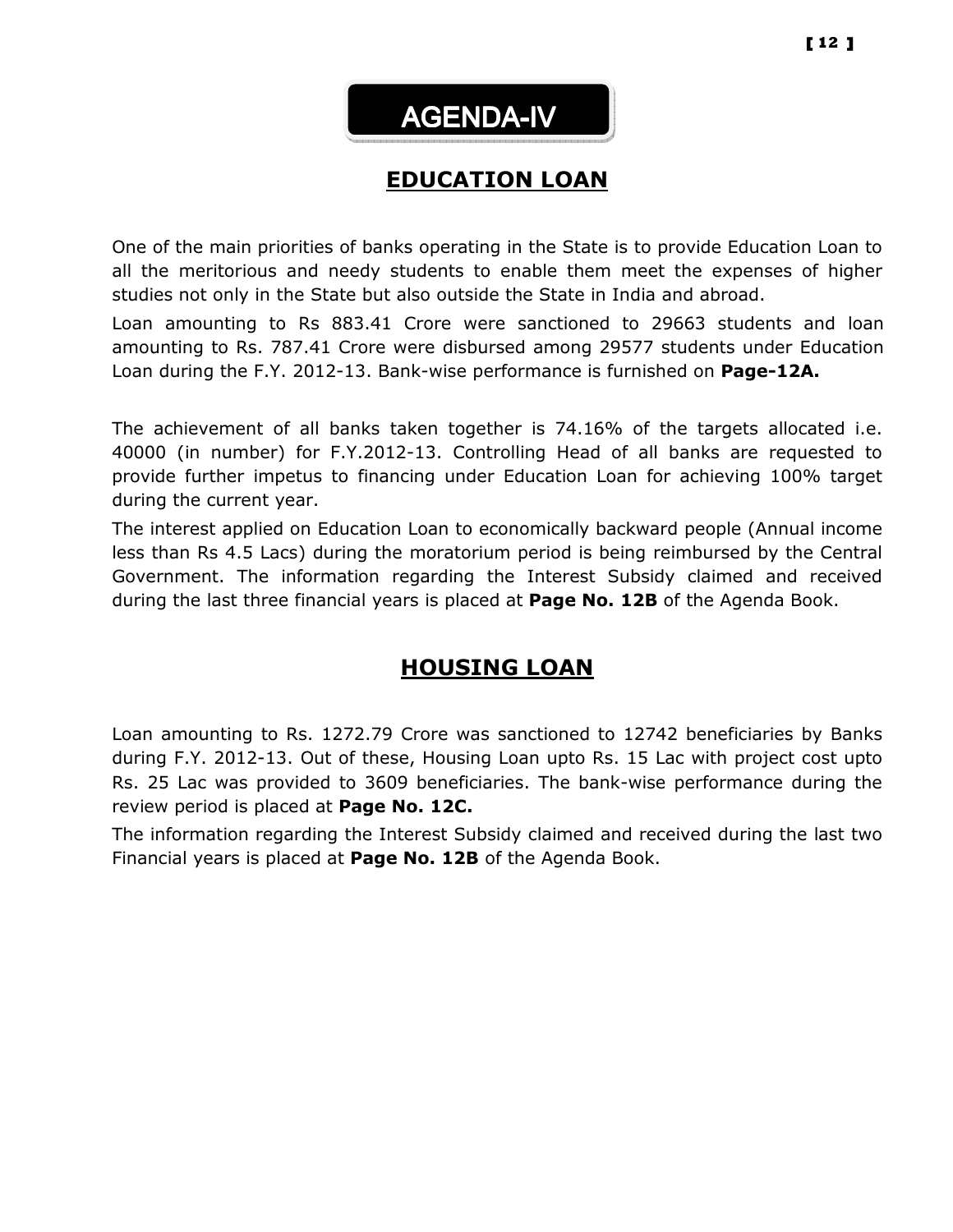

#### PM'S NEW 15-POINT PROGRAMME FOR WELFARE OF MINORITY COMMUNITY

In accordance with the guidelines issued by the Government of India in this regard, Banks have to ensure that within the overall target for Priority Sector lending (PSA), 15% of PSA is provided to Minority Communities.

With this objective in view, 121 minority concentrated districts in the country have been identified exclusively for monitoring the credit flow to minority communities. In Bihar, the following seven districts are identified for the purpose :-(i) Kishanganj (ii) Araria (iii) Purnea (iv) Katihar (v) Sitamarhi (vi) Darbhanga, and (vii) West Champaran .

In these identified districts, total priority sector loans outstanding as on 31.03.2013 was Rs.5908.35 Crore (No. of borrowers: 868393) out of which loans amounting to Rs.2582.06 Crore (43.70% of PSA) were provided to 301578 (34.73% of PSA) borrowers belonging to minority communities. The amount provided to Minority communities by banks in the above mentioned districts ranges from 31 to 77%. Thus, all the districts have achieved the target of providing more than 15% of their priority sector loans to the persons belonging to minority communities.

District-wise performance regarding loans extended to minority communities in the identified districts is furnished below.

| LENDING TO MINORITY COMMUNITIES |                                   |                                          |           |                                                 |           |                                           |       |  |  |
|---------------------------------|-----------------------------------|------------------------------------------|-----------|-------------------------------------------------|-----------|-------------------------------------------|-------|--|--|
|                                 | AS ON 31 <sup>st</sup> MARCH 2013 |                                          |           |                                                 |           |                                           |       |  |  |
| SL.                             | <b>Minority Concentrated</b>      | <b>Priority Sector</b><br><b>Advance</b> |           | Out of (A) Total<br><b>Advances to Minority</b> |           | %age Share of<br><b>Miniority Advance</b> |       |  |  |
| NO.                             | <b>Districts in Bihar</b>         |                                          | (A)       |                                                 | (B)       | B to A)                                   |       |  |  |
|                                 |                                   | No.                                      | Amt.      | No.                                             | Amt.      | No.                                       | Amt.  |  |  |
|                                 |                                   |                                          | (in Lacs) |                                                 | (in Lacs) |                                           |       |  |  |
| 1                               | ARARIA                            | 45097                                    | 64987     | 32812                                           | 37002     | 73                                        | 57    |  |  |
| $\overline{2}$                  | <b>PURNEA</b>                     | 80102                                    | 117117    | 33412                                           | 46901     | 42                                        | 40    |  |  |
| 3                               | <b>KATIHAR</b>                    | 172990                                   | 96283     | 39960                                           | 39804     | 23                                        | 41    |  |  |
| 4                               | KISHANGANJ                        | 52660                                    | 48307     | 39002                                           | 37198     | 74                                        | 77    |  |  |
| 5                               | DARBHANGA                         | 248616                                   | 89230     | 68562                                           | 35920     | 28                                        | 40    |  |  |
| 6                               | <b>SITAMARHI</b>                  | 53776                                    | 70508     | 13411                                           | 21506     | 25                                        | 31    |  |  |
| 7                               | <b>WEST CHAMPARAN</b>             | 215152                                   | 104403    | 74419                                           | 39875     | 35                                        | 38    |  |  |
|                                 | <b>TOTAL</b>                      | 868393                                   | 590835    | 301578                                          | 258206    | 34.73                                     | 43.70 |  |  |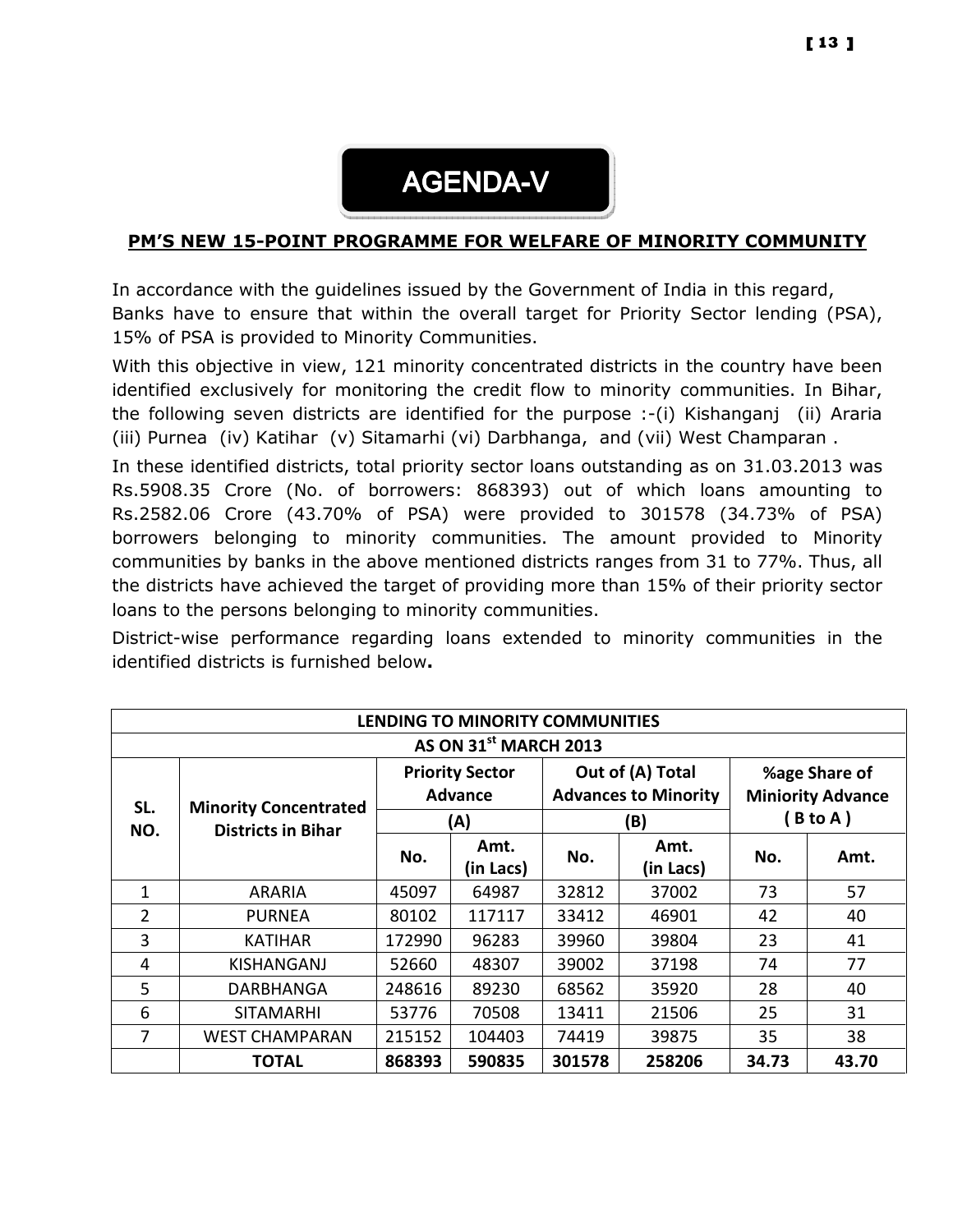

## FINANCIAL INCLUSION & DIRECT BENEFIT TRANSFER

The Government of India has issued "Strategy and Guidelines on Financial Inclusion" from time to time. The various issues covered under the strategy are as under:

## 1. PERIODICAL UPDATION OF SERVICE AREA PLAN ON DISTRICT WEBSITE:

Govt. of India had asked to prepare Dist. Service Area Plan (DSAP) and upload the same on District website. All the LDMs have since complied it. As per GOI instructions DSAP has to be periodically updated to account for appointment of new BCAs, change of BCAs, change of identified Bank Officials for visit etc. All Lead District Managers are again requested to ensure that the Service Area Plan with requisite details is updated regularly on a monthly basis whenever any change takes place.

## 2. EXTENSION OF BANKING SERVICES TO VILLAGES HAVING POPULATION OF 1600 to 2000 BY MARCH 2013:

3052 unbanked villages with population of 1600 to 2000 have been identified and advised to concerned LDMs and banks, which are to be covered by providing banking facility by March, 2013.

Banks have covered 1673 of these unbanked villages by providing banking facility thereat. All Banks are requested to cover the allotted villages by providing banking facility at an early date. Bank-wise allotted list & progress report is placed at **Page No.** 19A for information of the House.

#### 3. EXTENSION OF BANKING SERVICES TO ALL THE REMAINING UNBANKED VILLAGES IRRESPECTIVE OF POPULATION CRITERIA BY MARCH, 2016:

Reserve Bank of India has instructed for providing banking facilities in all the remaining unbanked villages irrespective of population criteria i.e. all villages with population less than 2000 by March, 2016. All banks have submitted their Roadmap for providing banking services in villages with population below 2000. Till March'2013 in 2221villages out of identified 27343 such villages have been provided banking facilities.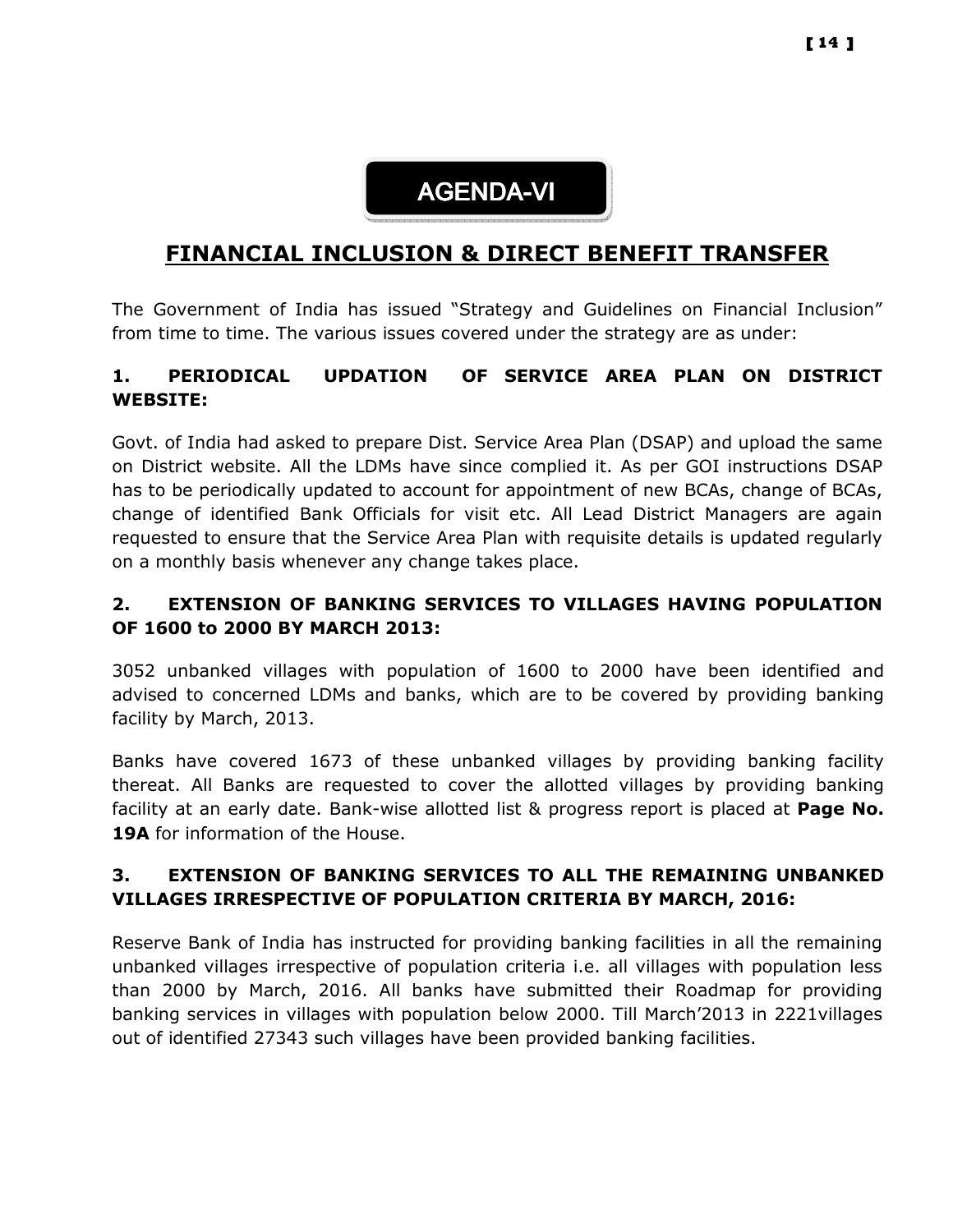## 4. EXTENSION OF BANKING SERVICES TO VILLAGES HAVING POPULATION OF MORE THAN 2000:

Banks have covered all 9206 un-banked villages with population above 2000 in the State.

As per the guidelines of Department of Financial Services, Government of India, One Bank officer has to visit the CSP in the FI village on a predetermined day and time atleast once a week. The frequency of visit may be raised depending upon the business potential. It should be ensured that the same person visits the outlets regularly in order to build the confidence of local people on these outlets. The transport facility should be provided to the bank officials for visiting the villages.

## 5. OPENING OF A BRICK AND MORTAR BRANCH IN VILLAGES HAVING POPULATION OF 5000 & ABOVE:

Controlling Head of all banks operating in the State have been requested to put in concerted efforts for setting up Brick and Mortar branches/ USBs in all the identified villages with population above 5000/10000 at an early date. Till  $23<sup>rd</sup>$  April'2013, 1569 such villages out of allotted 1695 villages have been covered. Out of 1569 covered villages, 135 villages have been covered by Brick & Mortar Branches and 1434 villages have been covered by USBs. However, USB data is based on weekly visit by the Bank Officials in lieu of visit on all working days with laptop having VPN connectivity as per instructions of GoI as contained in letter No.  $F.No.21/13/2009-FI-(Pt.)$  dated  $1<sup>st</sup>$ August,2012.

Bank-wise details of villages covered vis-a-vis villages allocated to them are furnished on Page No.19B.

## 6. ESTABLISHMENT OF ULTRA SMALL BRANCHES IN LWE AFFECTED DISTRICTS UNDER THE GUIDELINES FOR INTEGRATED ACTION PLAN (IAP) FOR SELECTED TRIBAL & BACKWARD DISTRICTS UNDER THE STATE COMPONENT OF BACKWARD REGIONS GRANT FUND (BRGF):

Under Financial Inclusion various measures have been initiated by the Government of India regarding establishment of Ultra Small Branches (USBs) in all FI villages (above 2000 population) including Left Wing Extremism (LWE) affected areas. Ministry of Home Affairs has identified 15 districts in Bihar as Left Wing Extremism (LWE) affected. The Planning Commission has also formulated guidelines for Integrated Action Plan (IAP) in some selected tribal and backward districts under the State component of Backward Regions Grant Fund (BRGF). 9 LWE districts (Arwal, Aurangabad, Gaya, Jamui, Jehanabad, Kaimur, Munger, Nawada & Rohtas) in Bihar also figure in the Planning Commission list for IAP. As per IAP guidelines, a committee headed by District Collector/District Magistrate and consisting of the Superintendent of Police of the District and District Forest Officer is responsible for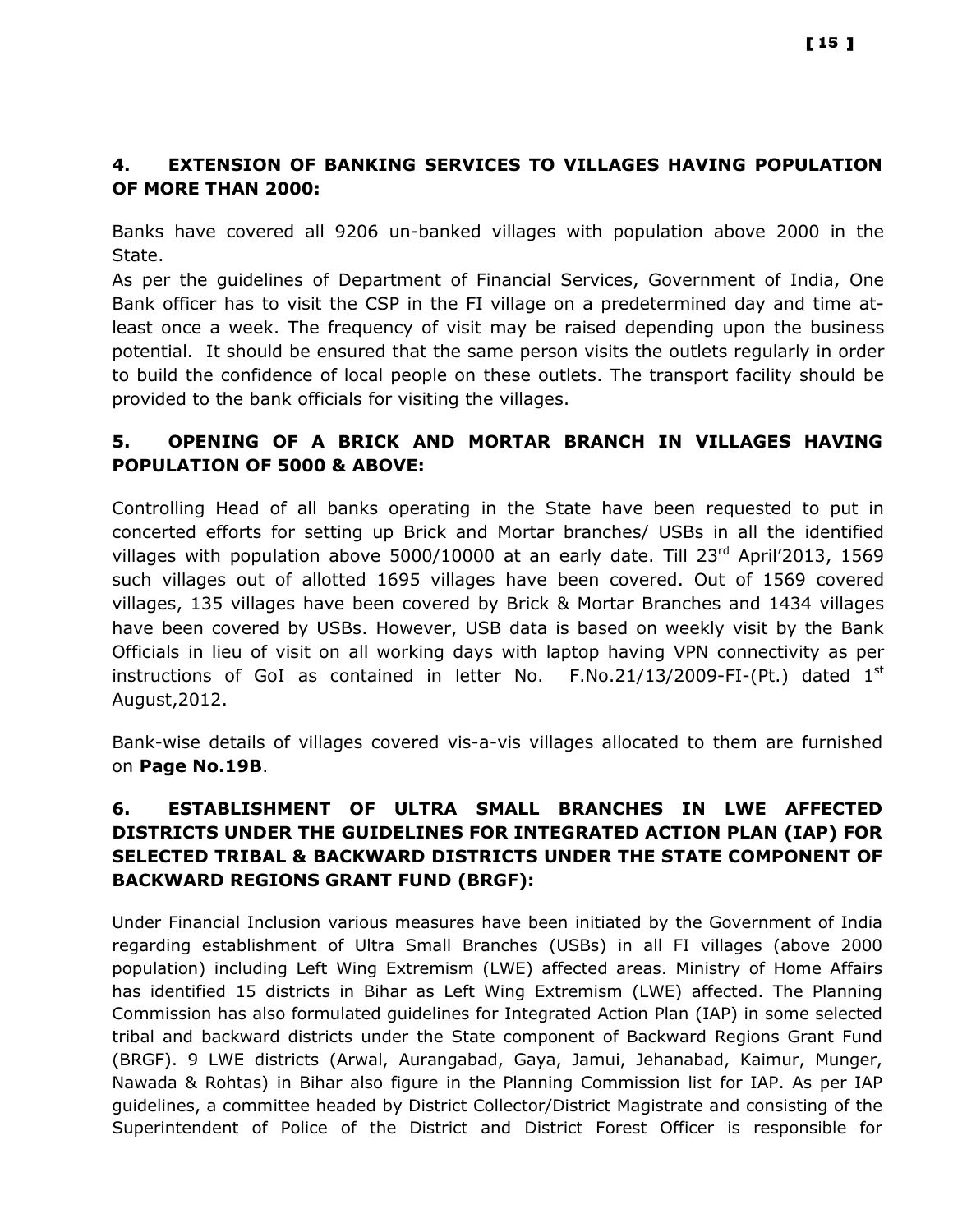implementation of the Scheme.

Funding of Capital Cost for establishing the USBs, amounting to Rs. 1.40 lacs per USB has been included by the Planning Commission as permissible project under IAP. LDMs of concerned 9 districts have been requested to approach the District Magistrate for funding of capital cost for the establishment of USBs in the identified villages having population over 2000. Controlling Head of all Banks in Bihar have been requested to instruct their operating functionaries to coordinate with respective LDMs for funding of USBs in the identified villages having population above 2000 in their respective districts under the guidelines for IAP.

We have also requested the Principal Secretary, Department of Finance, Government of Bihar to advise the District Magistrates of the relevant 9 districts to arrange for funding of capital cost for establishment of USBs in the identified villages having population over 2000.

#### 7. OPENING ACCOUNT OF EACH HOUSEHOLD IN THE DISTRICT:

Under Financial Inclusion, various measures have been initiated by Government of India and Reserve Bank of India for implementation by all Banks in the State in order to open account of at least one member of each family. In order to achieve 100% FI in the districts, branches need to match the existing account holders with the voters' list and in case of any family not having any account, the same need to be opened at an early date. LDMs have also been advised to coordinate the efforts of the banks branches in this regard and ensure that each family has at least one bank account. The soft copy of voters list of all districts, received from the State Government, has been forwarded to all LDMs to enable them send the voters list to the respective service area branch/BCAs and ensure that account of at least one member of each household is opened by banks. As per Government of India instructions, the urban area should also be assigned to different banks on the basis of wards and banks assigned the responsibility in the specific ward of the urban area would ensure that every household has at least one bank account. LDMs have been requested to assign the responsibility of specific ward of Urban area to different Banks as per their presence thereat and provide the ward-wise voters list to the branch having responsibility of specific ward. The branch should furnish a certificate of having opened the account of each household in their service area villages, to the LDMs so that coverage of all households through account opening could be ascertained.

Department of Financial Services, Government of India has desired that all families must have one account in a bank on Core Banking platform having NEFT facility. Controlling Head of all Banks have been requested to suitably instruct their Branches to complete the exercise of opening one account of each household and issue a certificate to their respective LDMs on completion of exercise. All LDMs are again requested to pursue the branches/BCA for completion of the exercise at the earliest.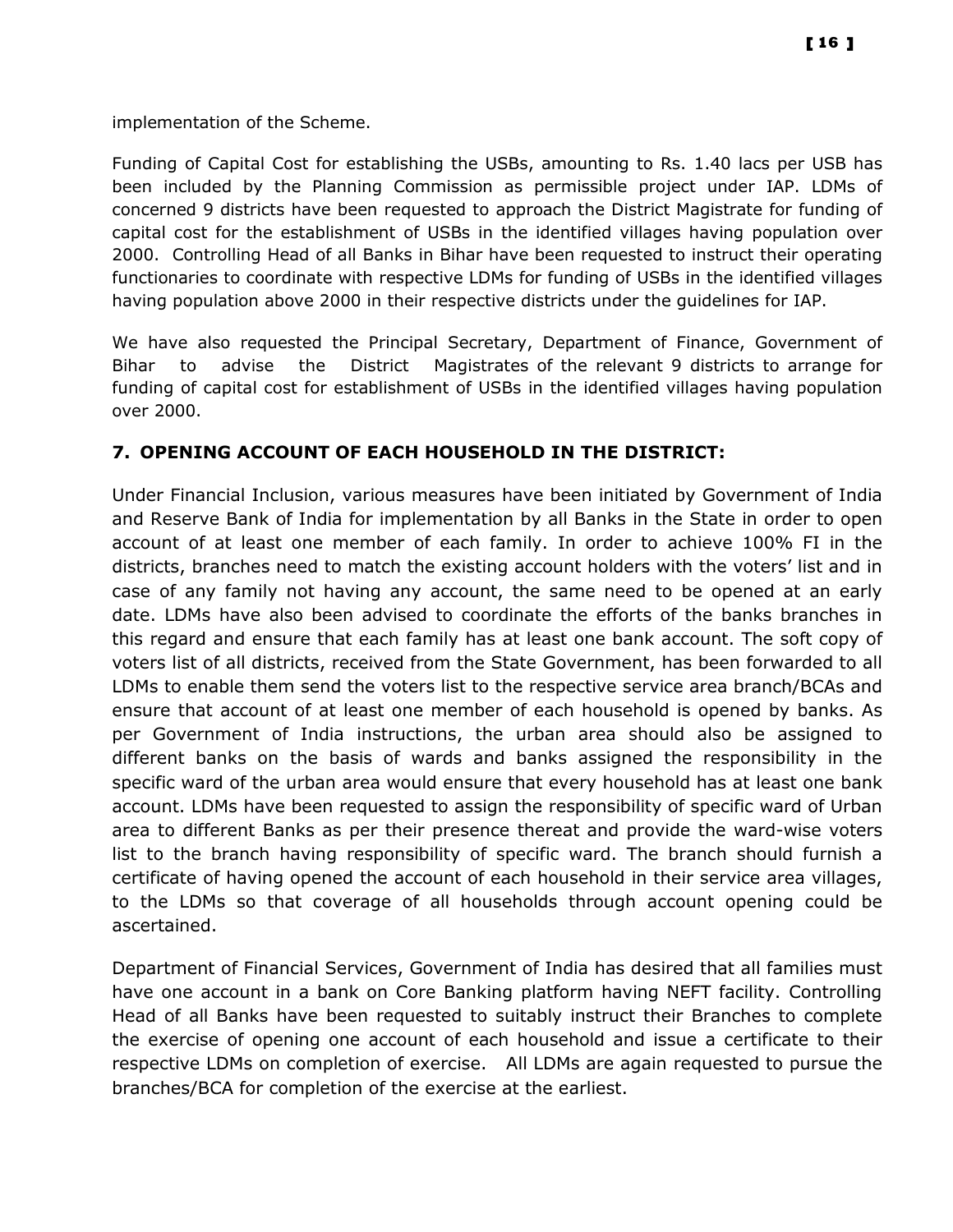## 8. OPENING ACCOUNT OF MIGRANT LABOURERS & STREET VENDORS/HAWKERS IN URBAN AREAS:

All banks have also been requested to arrange to open bank accounts of all eligible persons including migrant labourers and street vendors/hawkers, who are working within 500 metres of the branches in urban and metro areas, through branch or CSPs so that financial inclusion and remittance in urban area could be facilitated. In this regard, the Lead District Managers of all districts have also been requested for initiating necessary steps and sensitizing the branches in their district so that account of all migrant labourers and street vendors/hawkers could be opened.

## 9. DIRECT BENEFIT TRANSFER

Government of India has decided to provide for Direct Cash Transfer facility in all the districts of the State in a phased manner. In this connection, the Department of Financial Services (DFS), Government of India (GoI) has issued several guidelines for preparing comprehensive plan for coverage of the entire State through banking services to enable Direct Cash Transfer.

SLBC and banks have been advised to undertake mapping of Gram Panchayats based on the concept of Sub-Service Area (SSA) to plan for providing a banking outlet (Branch or BCA) to every SSA of 1000-1500 households.

Based on the above instructions of Government of India, in all districts sub service area have been formed taking the household/population criteria into consideration such that one branch/BCA/CSC extend service to each sub service area.

In the light of three districts of the state having been identified for extending the Direct Benefit Transfer scheme in the second phase, the LDMs of these three districts-Sheikhpura, Sheohar & Arwal, have competed the identification of sub service areas within the service area of the Banks, as under-

|     | Number of<br>Name of the<br>Gram |                     |                                    | Existing and Proposed Banking Coverage Through (No. of SSAs and<br>Panchayats)<br>Number of            |            |             |                                                     |                |                              |             |            |  |
|-----|----------------------------------|---------------------|------------------------------------|--------------------------------------------------------------------------------------------------------|------------|-------------|-----------------------------------------------------|----------------|------------------------------|-------------|------------|--|
| Sr  | <b>District</b>                  | Panchayats<br>(GPs) | <b>Sub Service</b><br>Areas (SSAs) | <b>Existing</b><br><b>Existing Bank</b><br><b>Functional</b><br><b>Branch</b><br><b>BCAs</b><br>5<br>6 |            |             | <b>Existing</b><br><b>Functional</b><br><b>CSCs</b> |                | Proposed<br><b>BCAs/CSCs</b> |             |            |  |
| No. | 2                                | 3                   | 4                                  |                                                                                                        |            |             |                                                     |                |                              | 8           |            |  |
|     |                                  |                     |                                    | <b>SSAs</b>                                                                                            | <b>GPs</b> | <b>SSAs</b> | <b>GPs</b>                                          | <b>SSAs</b>    | <b>GPs</b>                   | <b>SSAs</b> | <b>GPs</b> |  |
|     |                                  |                     |                                    | 5a                                                                                                     | 5b         | 6a          | 6b                                                  | 7a             | 7b                           | 8a          | 8b         |  |
| 1   | Arwal                            | 68                  | 106                                | 48                                                                                                     | 42         | 49          | 39                                                  | $\overline{0}$ | $\overline{0}$               | 9           | 9          |  |
| 2   | Sheohar                          | 53                  | 77                                 | 14                                                                                                     | 14         | 55          | 40                                                  | $\theta$       | $\overline{0}$               | 8           | 8          |  |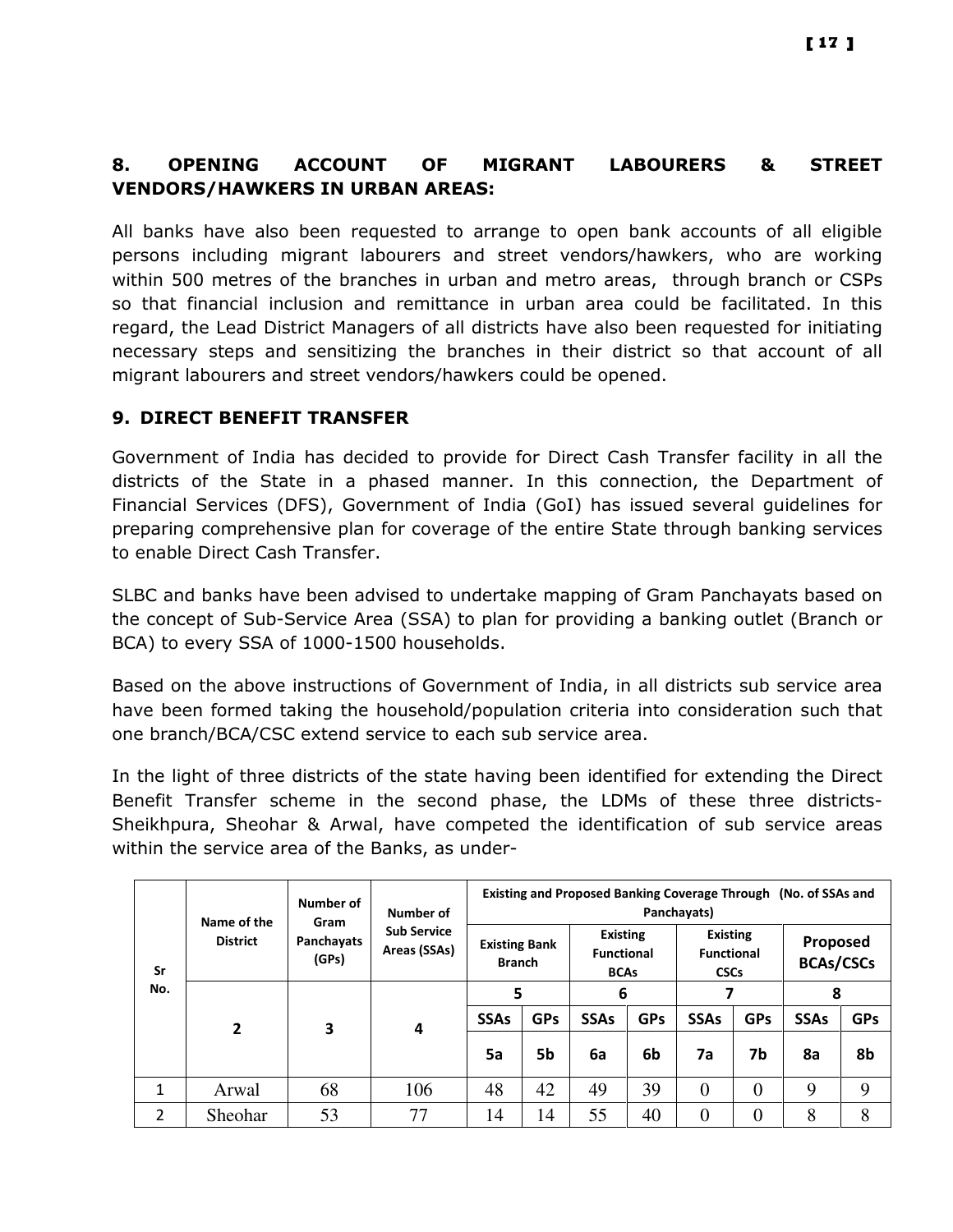| . . | $\cdots$<br>$\sim$ 1<br><b>Sheikhpura</b> | 74<br>ັ | 80  | ت                                    | ت  | 20              | $\circ$<br>1 Q |                  | $\cap$<br>-- | ЭC<br>ر ب |
|-----|-------------------------------------------|---------|-----|--------------------------------------|----|-----------------|----------------|------------------|--------------|-----------|
|     | TOTAL                                     | 175     | 263 | $Q_{\overline{7}}$<br>$\mathbf{v}$ , | 70 | 12 <sub>4</sub> | 07             | $\boldsymbol{0}$ | r۹<br>--     | 40        |

All together 263 sub service areas have been formed in these three districts and out of these 211 are covered as under-

By branch- 87

By BCAs- 124

The remaining 52 unbanked sub service areas have been allotted among banks for coverage as under-

| Banks/ Districts   | Arwal | Sheohar | Sheikhpura | Total |
|--------------------|-------|---------|------------|-------|
| <b>SBI</b>         | 01    | 02      | 02         | 05    |
| <b>PNB</b>         | 03    | 01      | 04         | 08    |
| <b>CBI</b>         |       | 01      |            | 01    |
| <b>BOI</b>         |       |         | 02         | 02    |
| Canara Bank        | 01    |         | 06         | 07    |
| <b>BOB</b>         |       |         | 02         | 02    |
| <b>Indian Bank</b> |       | 01      | 02         | 03    |
| <b>UCO</b>         |       | --      | 02         | 02    |
| Syndicate Bank     |       |         | 02         | 02    |
| <b>MBGB</b>        | 04    | --      |            | 04    |
| <b>UBGB</b>        |       | 03      |            | 03    |
| <b>BGB</b>         |       |         | 13         | 13    |
| <b>TOTAL</b>       | 09    | 08      | 35         | 52    |

These 52 unbanked sub service areas are to be covered by the above banks within  $31^{\rm st}$ May'2013, by opening banking outlets thereat so that DBT could be implemented in these three districts w.e.f.  $1<sup>st</sup>$  July'2013.

Apart from providing banking infrastructure in these 52 unbanked sub service areas, Government of India has advised that ATM should be installed at all branches in these three districts by  $30<sup>th</sup>$  June'2013. It should also be ensured that account opening and issuance of debit card for all beneficiaries are completed by  $31<sup>st</sup>$  May'2013.

LDM of these districts will obtain the list of beneficiaries, with details of bank account and Aadhaar (if available) from the District Collector and circulate the same among the banks concerned as per their service areas. Banks would ensure that bank accounts of the beneficiaries, wherever required, are opened by  $31<sup>st</sup>$  May'2013. It will be the beneficiaries' choice to decide the bank where he/she wishes to open the account. In case there is no such choice or no other bank is available, the service area Bank will be required to open the bank account. Bank should seed Aadhhar Number into the bank account of the beneficiaries based on the details received from the District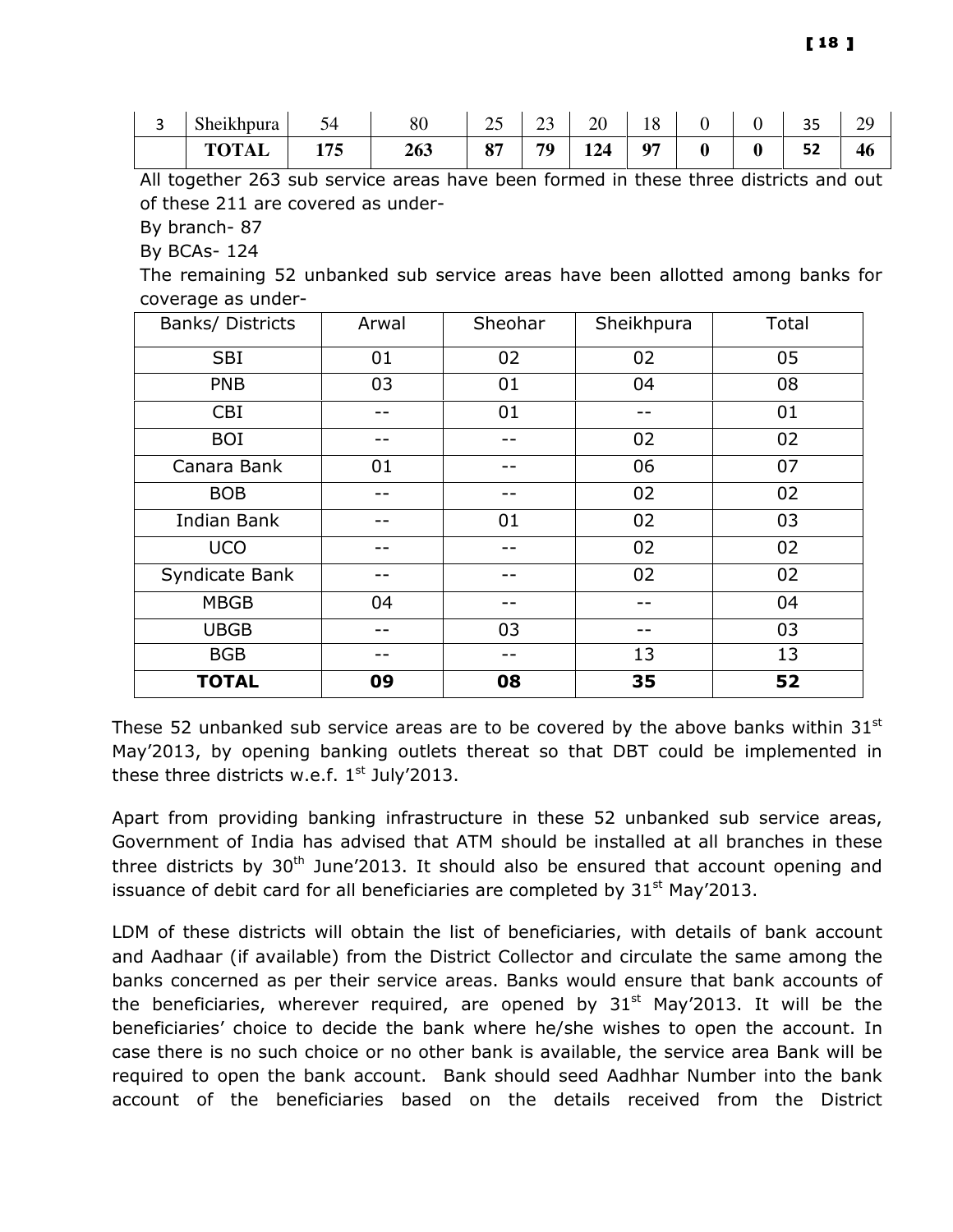Administration/concerned department.

The detailed instructions in these regards have been issued by the Department of Financial Services, Government of India vide their letters No.1/04/2013-FI, 6/41/2012- FI & 6/41/2012-FI (VOL.III) dated 07/02/2013, 20/02/2013 & 01/04/2013 respectively, a copy of which is placed at Page No. 19C to 19L of the agenda book for information of all concerned.

The list of 26 schemes which are to be presently implemented under DBT is placed at **Page No. 19E** of the agenda book for information of all concerned.



## GOVT. SPONSORED SCHEMES/ PROGRAMMES (A) BIHAR GROUND WATER IRRIGATION SCHEME (BIGWIS)

Bihar Ground Water Irrigation Scheme (BIGWIS) is being implemented by the Department of Minor Water Resources, Government of Bihar in co-ordination with NABARD, Regional Office, Patna with the objective of providing irrigation facility to the needy farmers. Against the target of 66000, total of 33179 applications for loans amounting to Rs. 160.64 Crore were sanctioned by banks during F.Y. 2012-13. Further, as regards disbursement, a total of 32213 applications were disbursed, amount involved being Rs. 145.71 Crore. Bank-wise performance during FY. 2012-13 is furnished on Page-21A.

All Banks are requested to submit the information on monthly basis to NABARD for monthly updation of the State data.

## (B) PRIME MINISTER'S EMPLOYMENT GENERATION PROGRAMME (PMEGP)

Against the physical target of 6290 projects, banks have sanctioned only 2581 projects and amount of margin money involved being Rs. 64.70 Cr for the year 2012-13, as per information provided by KVIC Patna. The information received from KVIC Patna on loan sanctioned & disbursed by banks during 2012-13 is provided at **Page No. 21B to 21E** of the agenda book for information of the House. All banks have been advised to claim the margin money from the sponsoring agency for the loans sanctioned till March-2013 by 31<sup>st</sup> May'2013. A copy of letter No.1464 dated 10/04/2013 received from Director Industries in this regard is placed at Page No. 21F to 21G for information of all concerned. KVIC Patna has advised that the target for financing 5591 projects involving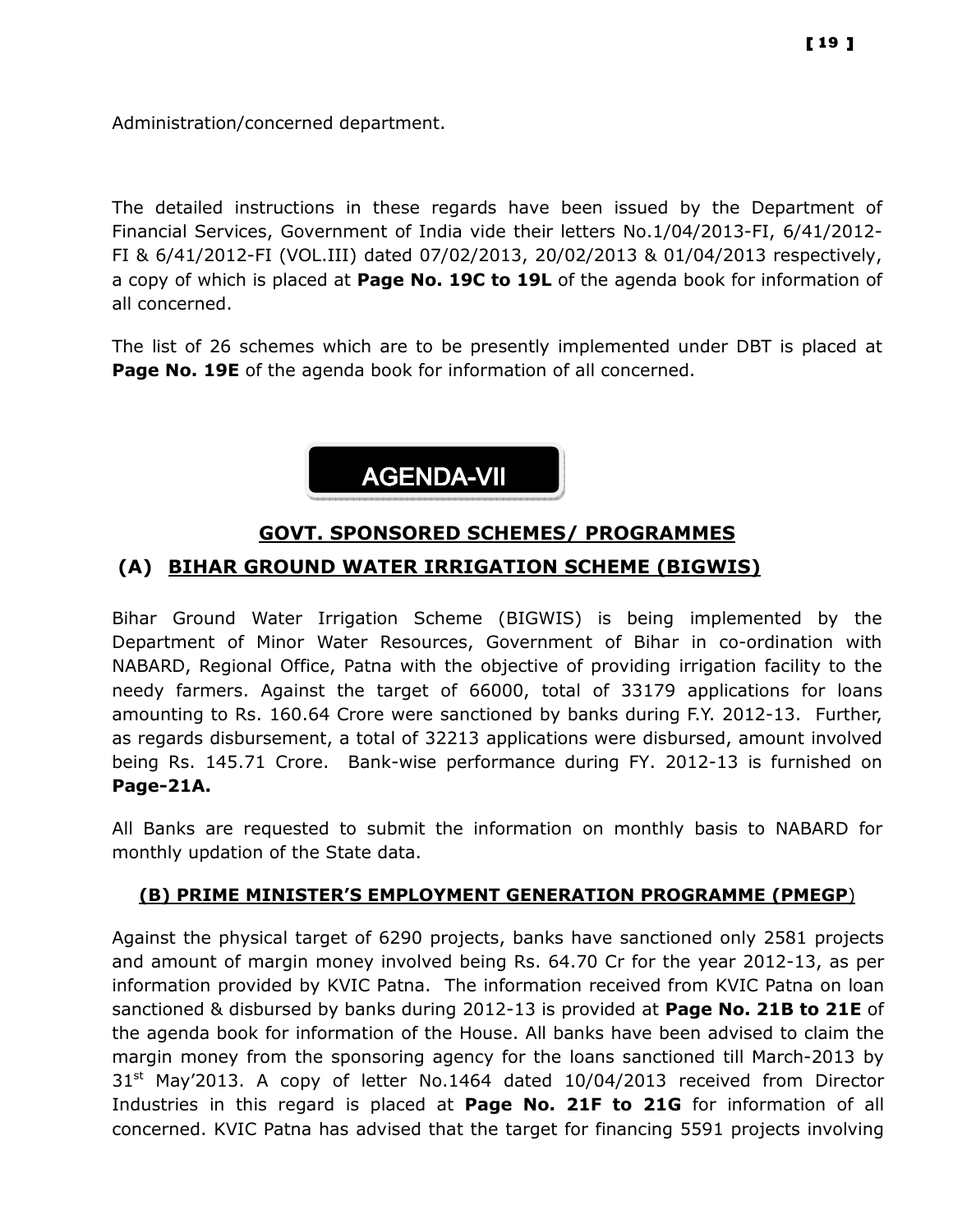margin money of Rs.12860.38 lacs have been allotted to the state for the year 2013-14 under PMEGP Scheme.

#### (C) SWARNJAYANTI SHAHARI ROJGAR YOJANA (SJSRY)

Under the Scheme, loans amounting to Rs.5.17 Crore were sanctioned to 1050 beneficiaries during the period under review while during the corresponding period of last financial year loans amounting to Rs. 18.40 Crore were sanctioned to 1184 beneficiaries. Thus, decline of 71.90% and 11.32% were registered Y-o-Y in terms of amount of financial assistance extended and no. of beneficiaries provided loans under the Scheme, respectively. Further, loans amounting to Rs. 4.77 Crore were disbursed to 1038 beneficiaries during F.Y. 2012-13.

Bank-wise position is furnished on Page-21H.



#### FINANCE TO SELF HELP GROUPS (SHGs)

SHGs play a very crucial and effective role in providing timely and adequate credit and other financial services to the vulnerable and weaker sections of the society at an affordable cost for the overall economic development of the society and banks play a facilitating role through credit linkages with them. Banks have credit-linked 30297 SHGs during FY 2012-13, with total Bank-finance of Rs. 197.68 Crore. Year-wise performance under SHG Financing is given hereunder:

| Year                  | <b>Number of SHGs Credit</b><br><b>Linked</b> | <b>Amt. of Finance</b> |
|-----------------------|-----------------------------------------------|------------------------|
| <b>DURING 2008-09</b> | 25696                                         | 211.44                 |
| <b>DURING 2009-10</b> | 30241                                         | 295.05                 |
| <b>DURING 2010-11</b> | 26055                                         | 198.13                 |
| <b>DURING 2011-12</b> | 22714                                         | 179.64                 |
| <b>DURING 2012-13</b> | 30297                                         | 197.68                 |

Bank-wise SHG credit-linkage during the F.Y. 2012-13 is furnished on Page- 21I.

Two important agencies involved in SHG formation in the State- JEEVIKA & Women Development Corporation (WDC) have together got 27091 groups credit linked by the Banks during F.Y. 2012-13. The report is placed at **Page No.21J to 21K** for information of the House.

#### (Rs. in Crore)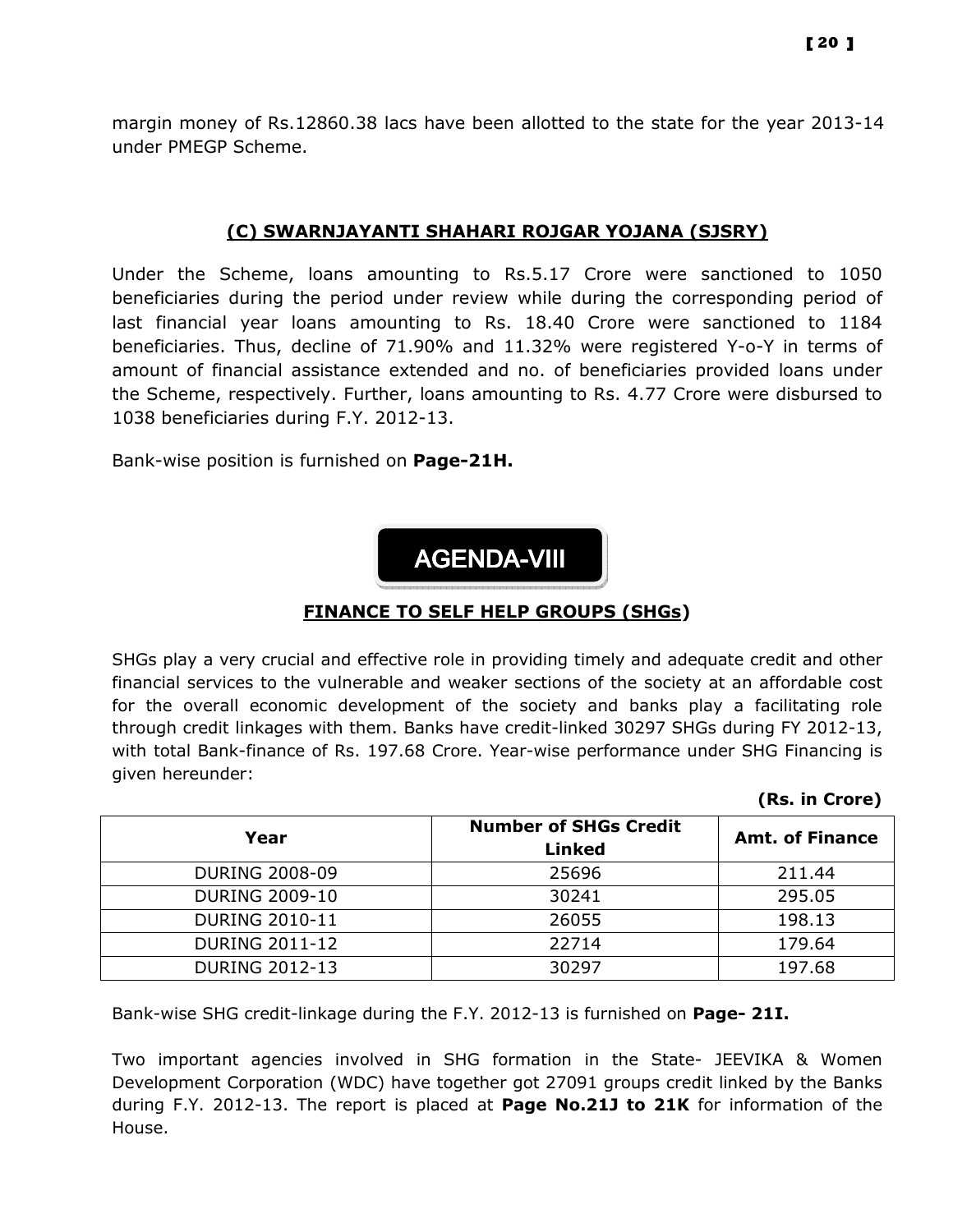In the 15<sup>th</sup> meeting of Steering Committee on SHG & IT-enabled Financial Inclusion held on  $21<sup>st</sup>$  September, 2012, it was decided that those SHGs who have finally repaid the first loan/dose would be eligible for  $2<sup>nd</sup>$  dose of financing. It was also resolved that 2nd dose of financing would be equivalent to 10 times of the savings of the group or Rs.1,50,000/ whichever was higher. Regarding  $1<sup>st</sup>$  dose of financing to SHG, a decision was taken in the second Steering Committee Meeting dated 04/12/2009 that it would be 4 times of the corpus or Rs.50000 whichever was higher. This is presently being followed by most of the Banks. However it needs to be reiterated by all Banks to their concerned branches so that the credit linkage to SHGs is uniform and adequate in the entire State.

In the  $17<sup>th</sup>$  steering Committee meeting on SHG & IT-enabled Financial Inclusion held on  $12<sup>th</sup>$ April, 2013 and special meeting held for devising common SHG format on  $17<sup>th</sup>$  April, 2013, it was decided that the formats recommended by Jeevika should be amended as per suggestions given in the meetings. The minutes of both the meetings are placed at **Page** No.21L to 21T of the Agenda Book for information of all concerned. Accordingly, the modified Saving Bank Account opening form and credit linkage format along with the required documents in both the cases would be provided by Jeevika to SLBC. The SLBC would examine the same and forward them to NABARD for their approval. The forms would then be tabled before the SLBC for confirmation.

RBI has recently revised the KYC norms for SHGs. A copy of RBI Letter No. RBI/2012-13/459 dated  $28<sup>th</sup>$  March' 2013 & RBI/2012-13/461 dated 01 $<sup>st</sup>$  April'2013 are placed at Page No.</sup> 21U to 21V of the Agenda Book.

#### JOINT LIABILITY GROUP

Against the yearly target of 50,000 units, all Banks could sanction 15046 number of JLGs amounting to Rs. 142.17 Crores during F.Y. 2012-13.

The Bank-wise performance under JLG is placed at Page No.21W for information of the House. As SHG & JLG are important tools to reach the so far financially excluded rural people, all Banks are requested to enhance financing under these schemes during F.Y. 2013-14.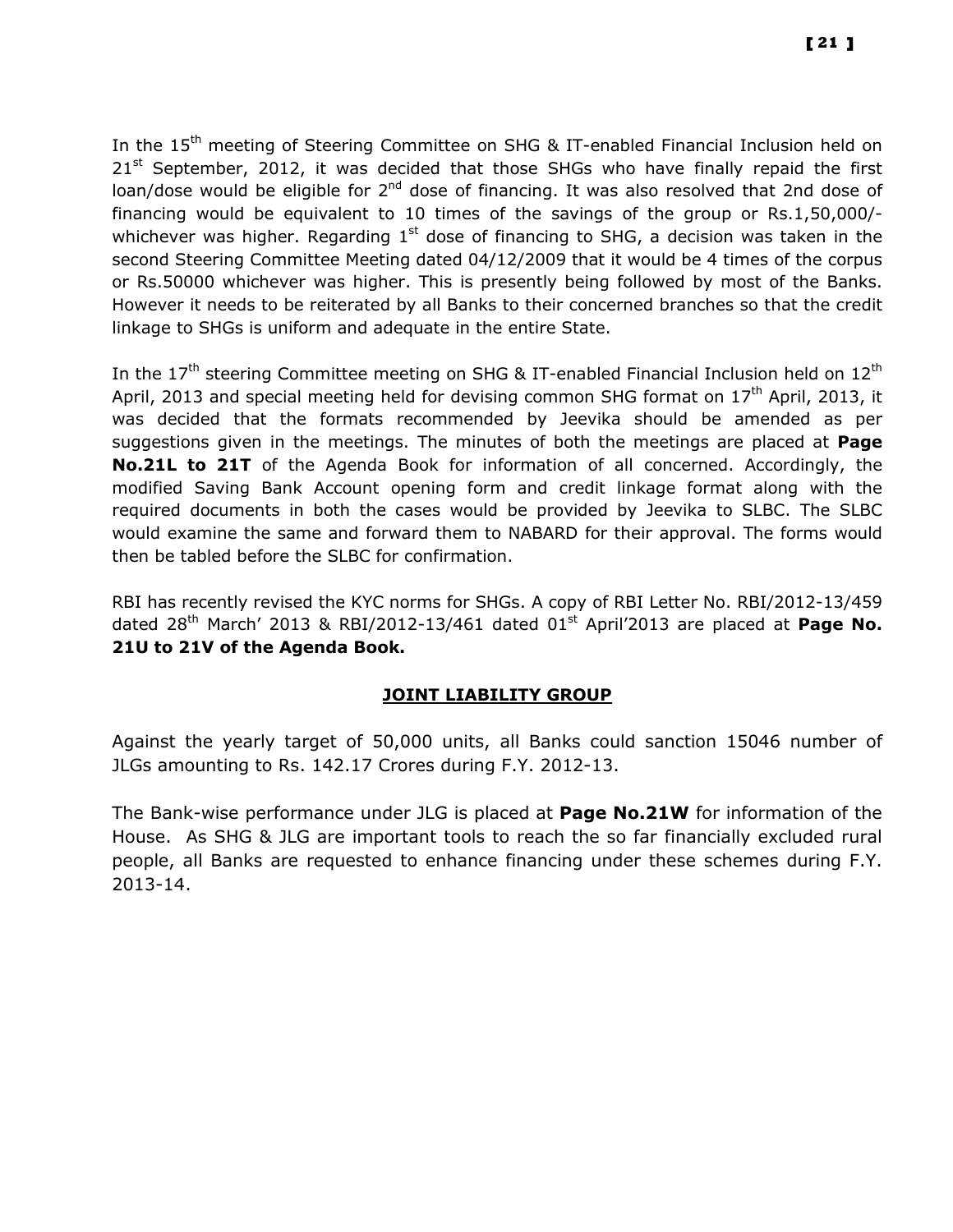AGENDA-IX

## KISAN CREDIT CARD (KCC)

#### REVIEW OF PROGRESS AS ON 31.03.2013

A summarised statement of targets vis-à-vis Kisan Credit Cards issued by Commercial Banks, RRBs and Co-operative Banks during 2012-13 is given below:

| <b>Banks</b> | Target (No.) |                |            | <b>Sanctioned (No.)</b> | % Achievement |                |  |
|--------------|--------------|----------------|------------|-------------------------|---------------|----------------|--|
|              | <b>New</b>   | <b>Renewal</b> | <b>New</b> | <b>Renewal</b>          | <b>New</b>    | <b>Renewal</b> |  |
| Comm. Banks  | 811207       | 648965         | 600343     | 526410                  | 74.01         | 81.12          |  |
| <b>RRBs</b>  | 467081       | 373665         | 246987     | 703272                  | 52.88         | 188.21         |  |
| Co-op. Banks | 221712       | 177370         | 16492      | 138282                  | 7.44          | 77.96          |  |
| <b>TOTAL</b> | 1500000      | 1200000        | 863822     | 1367964                 | 57.59         | 114.00         |  |

It is evident from the above Table that banks operating in the State have sanctioned loans to a total of 2231786 beneficiaries (New-863822 & Renewal-1367964) under KCC amounting to Rs. 14626.88 Crore during the FY 2012-13 while during F.Y. 2011-12, only 1847437 beneficiaries were extended loans under KCC, the amount involved being Rs.10333.28 Crore.

Thus, Y-o-Y growth of 20.80% and 41.55% has been witnessed in terms of no. of KCCs issued and amount of finance extended, respectively. Bank-wise performance is furnished on Page No. 25A to 25F.

## PROVIDING KCC TO ALL ELIGIBLE AND NON-DEFAULTER FARMERs

In the light of the directives issued by the Ministry of Finance, Government of India, Kisan Credit Card is to be provided to all eligible and non-defaulter farmers. Modified Common Application Form, format of affidavit (for loan upto Rs. 50,000) and Checklist for KCC loan has been provided to the Agri Department, GoB with a request to circulate the same at the district-level to ensure generation of loan applications from all eligible farmers. The same is also uploaded on the website of SLBC. Banks should finance KCC upto Rs. 50,000/-, without insisting for LPC, and instead of LPC, Affidavit and current rent receipt should be demanded by banks. In the review meeting held at Patna on  $26^{th}$ July, 2012, it was decided that Government will provide the complete application and Banks will expeditiously issue KCC. However, the banks need to continue their endeavour for generating KCC loan applications from all eligible farmers and the services of BC Agents may also be utilized for the purpose.

The banks have sent the list of existing KCC holders and defaulters to the State Government. The Agriculture Department, GoB has sent these lists of existing KCC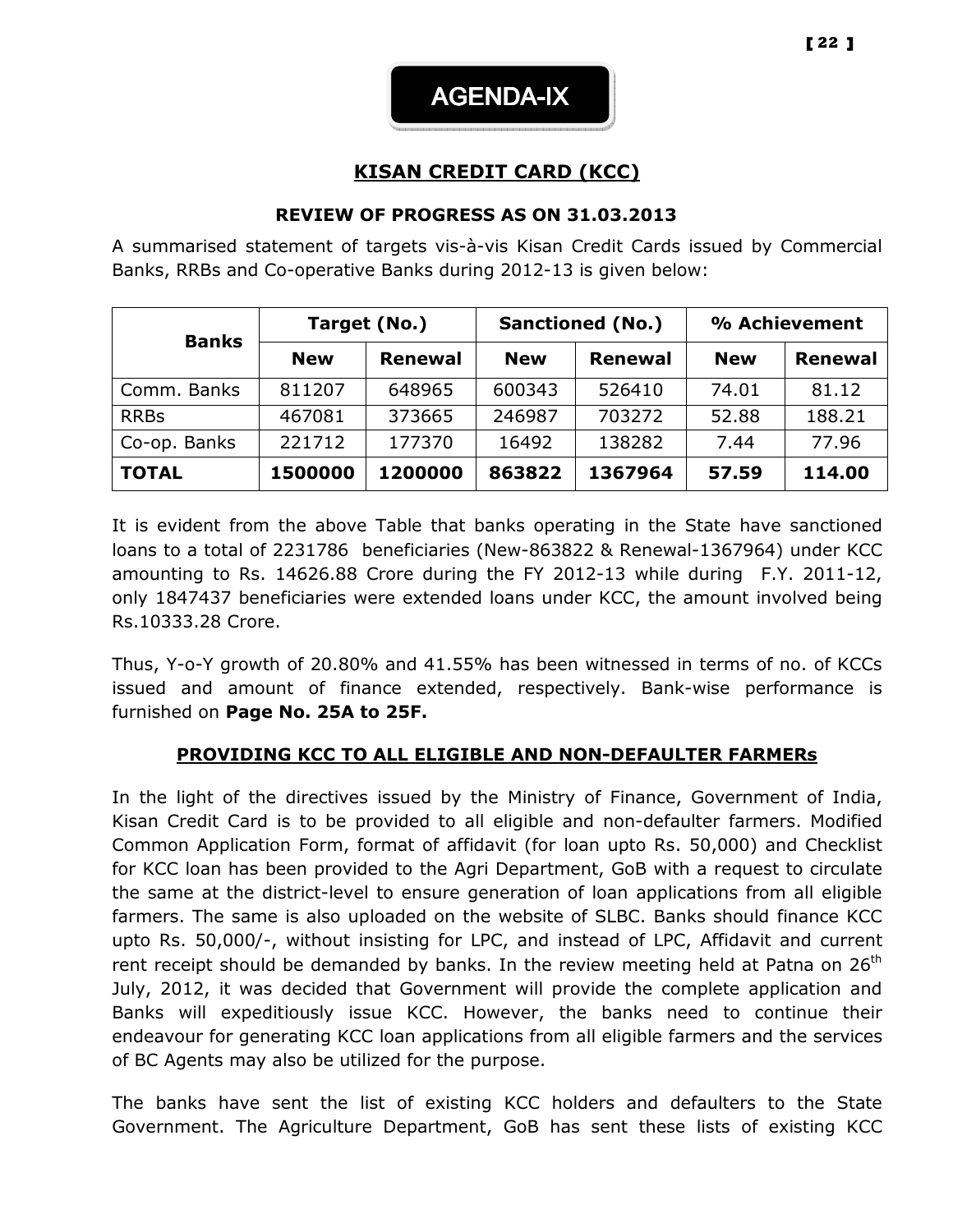holders and list of all defaulters, received from banks, to District Agriculture Officers of all districts for utilization of these lists during generation of KCC applications. In this connection, the Agriculture Department, GoB has been requested to provide village-wise list of eligible farmers to banks, to enable them to extend credit facility.

As per the revised KCC scheme circulated by RBI, KCC has to be issued as Debit Cards. Bank-wise No. of ATM cards issued to KCC holders is placed at Page No. 25G of the Agenda Book.

The information regarding the Interest Subsidy for prompt repayment, claimed and received during the last two financial years is placed at **Page No.25H** of the Agenda Book.

## MEETING DATED 28TH FEBRUARY' 2013 ON LAND POSSESSION CERTIFICATE

In SLBC meeting dated 16<sup>th</sup> February, 2013 while discussing KCC many issues in connection with Land Possession Certificate (LPC) were raised. Accordingly on 28<sup>th</sup> February'2013 under the chairmanship of Chief Secretary a meeting was called to discuss the issues concerning LPC. In this meeting it was decided that the State Government will issue two types of LPC depending upon amount of loan. A copy of the Minutes of the meeting along with details of both types of LPC under the cover of Revenue & Land Reforms Department Letter No.87 dated 09/03/2013 is placed at Page No. 25I to 25K of agenda book for information of the House.

#### CROP INSURANCE SCHEME

As per information received from Patna Regional Office of Agriculture Insurance Company of India Ltd, 363573 farmers have been covered under MNAIS Kharif 2012, 183555 farmers have been extended the benefit of crop insurance coverage under WBCIS Kharif 2012 & 500612 farmers have been covered under WBCIS Rabi 2012-13. Thus, a total of 1047740 farmers have been provided the crop insurance cover, the sum insured being Rs. 2812.76 Crores and the area covered being 1246515.78 hectares by Agriculture Insurance Company of India Ltd. The information on crop insurance received from various insurance companies are as under:

| <b>NAME OF</b><br>THE INSURANCE COMPANY                     | <b>NO. OF FARMERS</b><br><b>WHOSE CROPS</b><br><b>INSURED</b> | <b>AREA</b><br>(IN HA.) | <b>SUM</b><br><b>INSURED</b><br>(INCR) |
|-------------------------------------------------------------|---------------------------------------------------------------|-------------------------|----------------------------------------|
| <b>Agriculture Insurance Company Of</b><br><b>India Ltd</b> | 1047740                                                       | 1246515.78              | 2812.76                                |
| <b>HDFC ERGO</b>                                            | 659946                                                        | 820170.54               | 1935.09                                |
| IFFCO-TOKIO                                                 | 453441                                                        | 458561.00               | 1082.44                                |
| <b>ICICI LOMBARD</b>                                        | 450884                                                        | 447641.10               | 1003.97                                |
| <b>TOTAL</b>                                                | 2612011                                                       | 2972888.42              | 6834.26                                |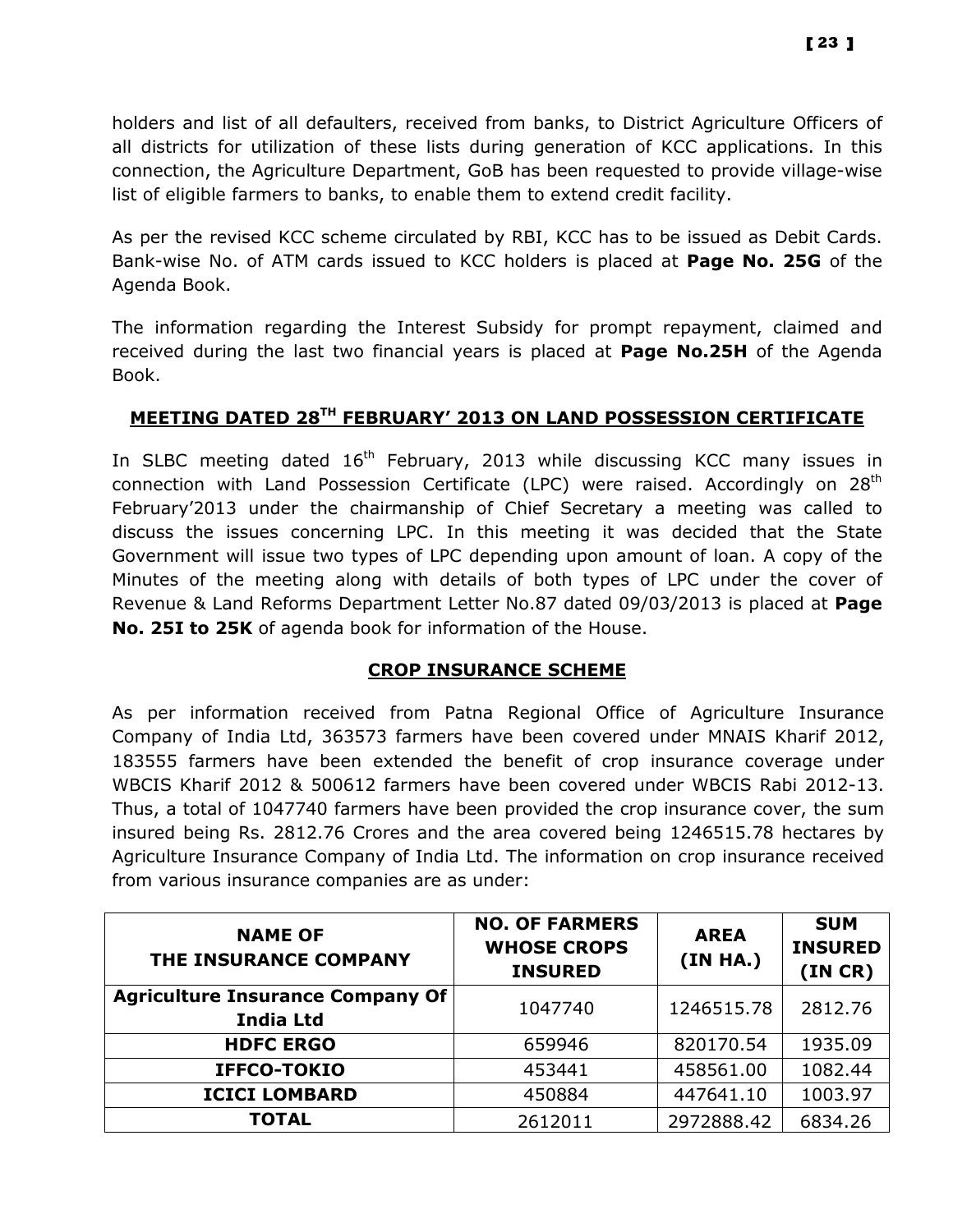Thus, as per information received from the above said 4 insurance companies, a total of 2612011 farmers have been provided crop insurance cover, the sum insured being Rs. 6834.26 Crores and the area covered being 2972888.42 hectares.

Controlling Head of all banks operating in the State have been requested to instruct their operating functionaries to ensure to cover all the crop loans under crop insurance and the claims of agriculture crop insurance should be credited into the beneficiary's account within 15 days of receipt of claim and no interest should be charged in the loan account of borrowers on the claim amount, for the period beyond 15 days of receipt of claim till the date of credit. In case of interest being applied on the claim amount credited with delay beyond 15 days, it should be refunded to the beneficiaries. Controlling Head of all banks operating in the State have also been requested to instruct their operating functionaries to ensure submission of statement of crop insurance at monthly intervals to the Insurance Companies. It should also be ensured that the statement so submitted is complete in all respects.

The position of insurance as advised by Agriculture Insurance Company of India Ltd, HDFC Ergo & Iffco-Tokio is furnished on Page- 25L to 25Q.

## DAIRY, FISHERY & POULTRY

Banks have sanctioned loans amounting to Rs 335.23 Crore to 18011 beneficiaries under various Dairy Development schemes, Rs.27.64 Crore to 685 beneficiaries under Fishery schemes and Rs. 48.96Crore to 2312 beneficiaries under Poultry schemes. The corresponding loan sanctioned during the last year i.e FY 2011-12 was Rs 354.81 Crore to 26091 beneficiaries under various Dairy Development schemes, Rs.20.26 Crore to 1187 beneficiaries under Fishery schemes and Rs. 23.54 Crore to 2124 beneficiaries under Poultry schemes. The performance has declined in financing under Dairy (decrease 30.97% in no. and 5.52% in amount of dairy units financed Y-o-Y) whereas the performance has improved in financing under Poultry activity (8.85% increase in no. of poultry units financed & 7.99 % increase in amount of poultry units financed Y-o-Y). 36.43% increase in amount of fishery units financed & 42.29% decrease in no. of fishery units financed has been observed Y-o-Y.

Bank-wise performance data is furnished on Page No. 25R to 25T, for discussion and review by the House.

All concerned are requested to put in concerted efforts and initiate appropriate steps for increasing credit support under these activities.

The Animal and Fisheries Resources Department, Government of Bihar has announced integrated Dairy Development Scheme for implementation in the State. A copy of Animal and Fisheries Resources Department, Government of Bihar letter No.320 dated 25/02/2013, in this regard is furnished on Page No. 25U to 25AA for information of all concerned.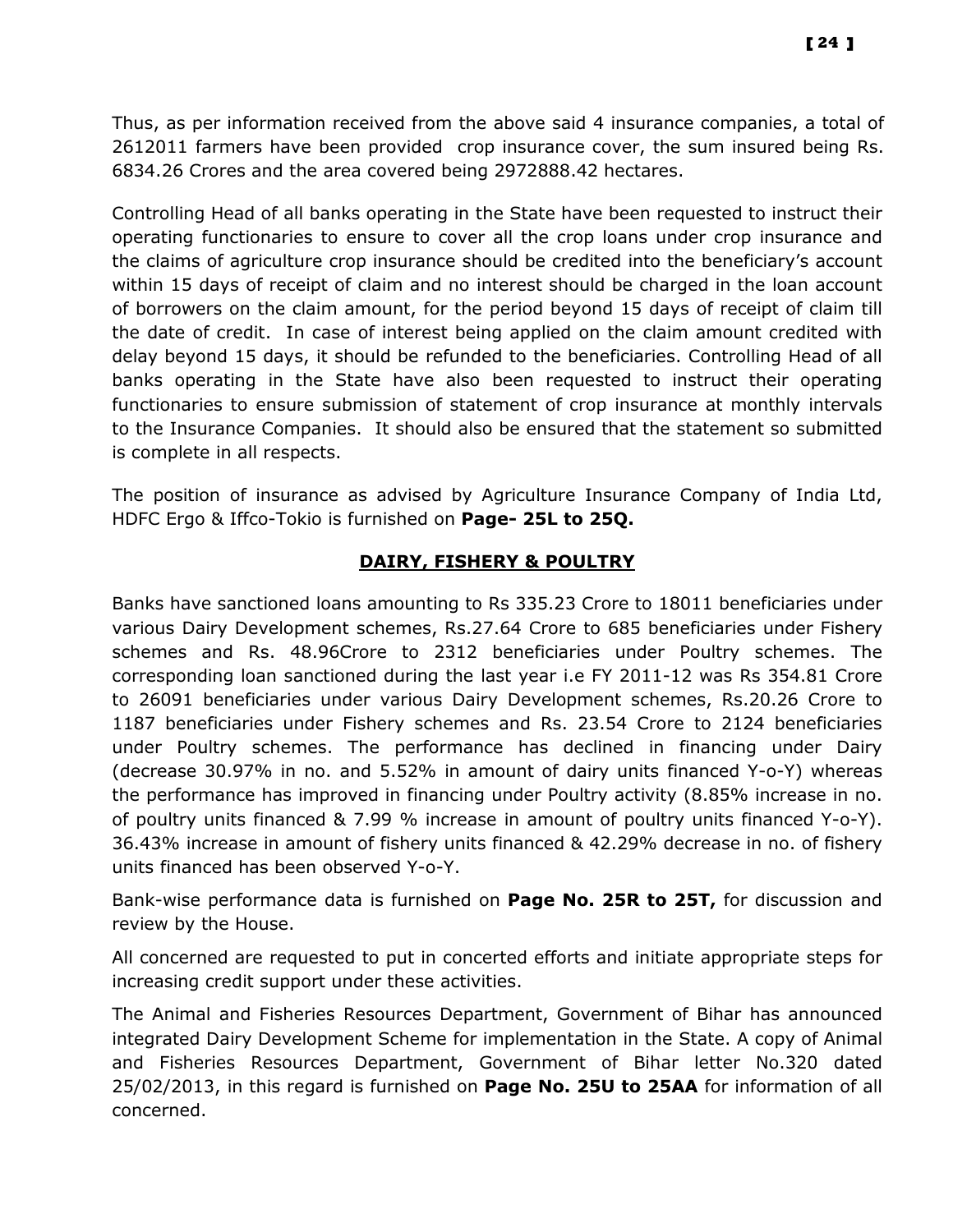#### FARM MECHANISATION

Against the disbursement target of Rs.1503.02 Crore for the current financial year, banks have sanctioned loans amounting to Rs. 461.38 Crore to 14959 farmers for purchasing farm equipments during financial year 2012-13 while during the last financial year 2011-12 banks could sanction loans amounting to Rs 357.93 Crore to 11213 farmers, registering Y-o-Y growth of 28.90% and 33.41% in terms of amount sanctioned and no. of farmers financed respectively. As regards disbursement, loans amounting to Rs.457.75 Crore were provided for purchasing farm implements to 14975 farmers.

Controlling head of all banks are requested to advise their branches to initiate requisite measures so that the targets set under the scheme are achieved.

Bank-wise performance data is furnished on Page-25AB.

## ADVANCES GRANTED TO UNITS PROVIDING STORAGE FACILITY

Banks have sanctioned loans amounting to Rs. 92.63 Crore to 144 farmers for storage facility during the financial year 2012-13 while during last year banks could sanction loans amounting to Rs 251.22 Crore to 240 farmers, registering Y-o-Y decline of 63.13% and 40 % in terms of amount sanctioned and no. of farmers financed respectively. Controlling Head of all banks are requested to instruct their operating functionaries to intensify efforts for financing such units.

Bank- wise performance is furnished on Page- 25AC.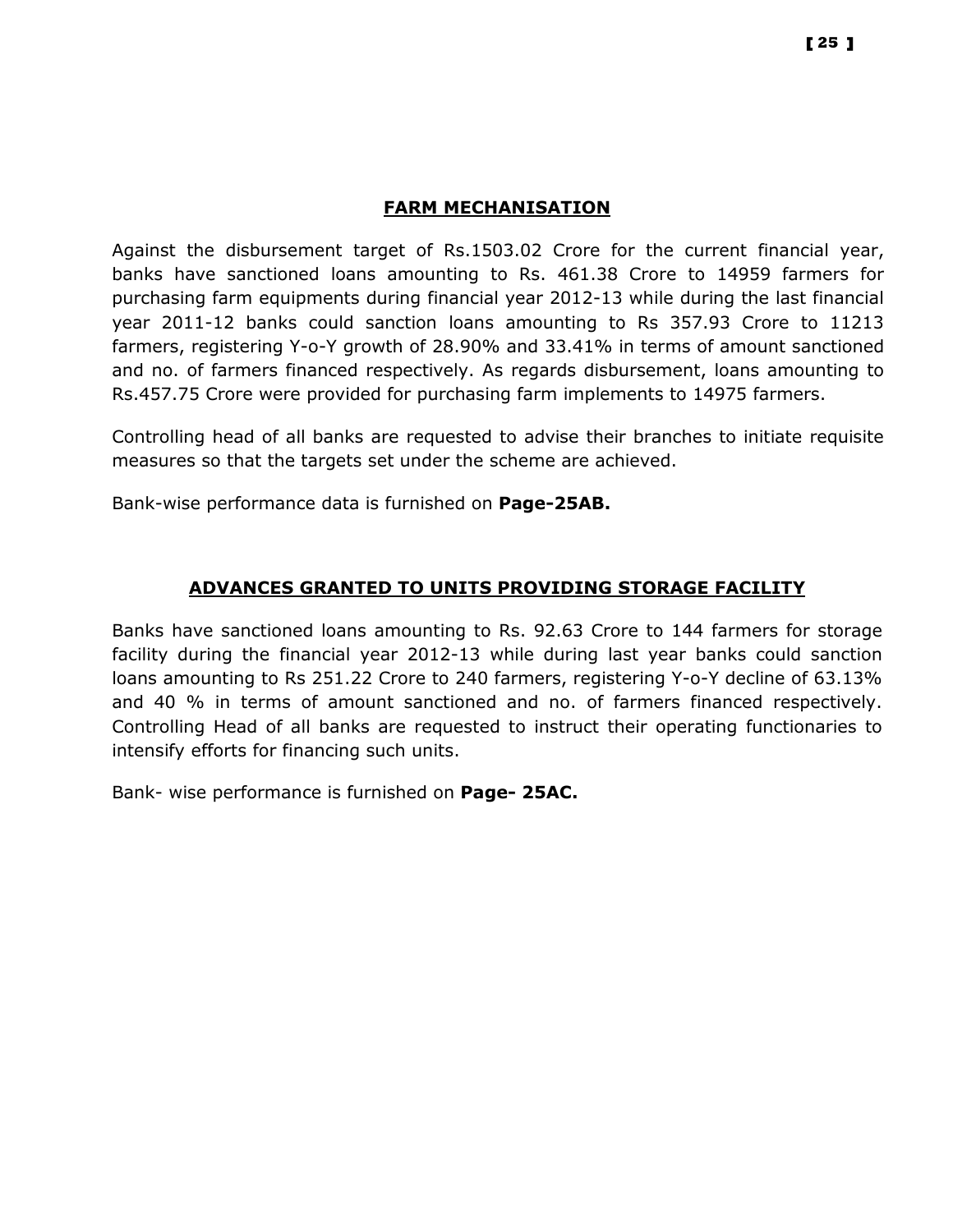## CD RATIO (As on 31.03.2013)

| <b>Deposits</b> | <b>Advances</b> | <b>CD</b> ratio |
|-----------------|-----------------|-----------------|
| 141467.16       | 51562.49        | 36.45           |
| 3288.13         | 2834.07         | 86.19           |
| 16280.33        | 7897.18         | 48.51           |
| 161035.62       | 62293.74        | 38.68           |
|                 | 3070.48         | -----           |
| 161035.62       | 65364.22        | 40.59           |
|                 | 6590.15         |                 |
| 161035.62       | 71954.37        | 44.68           |
|                 |                 |                 |

As at the end of March, 2013, CD Ratio stood at 40.59% which shows an increase of 389 basis points as compared to March, 2012. The incremental CD ratio for the period under review is 64.10%. Due to large amount of advances written off every year, CD Ratio has also been adversely affected. If write-off to the tune of Rs.208.57 crores had not taken place during F.Y. 2012-13, the CD ratio of the State would have increased by 13bps. The CD ratio of the State may improve further, if the State Government utilise the total amount of Rs.6906.61 Crore (As on 31.03.2013) sanctioned under RIDF. As on  $31<sup>st</sup>$ March, 2013 only 44 % of the amount sanctioned had been utilised by the Government of Bihar.

There are four districts, namely, Munger (21.25%), Siwan (21.68%), Saran (22.96%) and Bhojpur (24.53%) where CD Ratio is still less than 25%. Controlling head of banks having lead responsibilities in these districts are requested to instruct their concerned LDMs to coordinate with all banks operating in these districts and intensify efforts to adopt suitable strategies for improving CD ratio in these districts.

Bank-wise and district-wise details are furnished on Page-27A to 27E.

It is pertinent to mention here that an amount of Rs.7039.53 Crore was provided to units functioning in Bihar by SBI, PNB, Canara Bank, Union Bank of India, Allahabad Bank, Andhra Bank, Corporation Bank, Indian Overseas Bank, State Bank of Bikaner & Jaipur, ICICI Bank, Federal Bank and Axis Bank by their branches operating outside the State and the amount has been taken into account for calculating the CD ratio as per guidelines issued by the Reserve Bank of India vide its circular No.- RPCD.LBS.BC.No.47/02.13.03/2005-06 dated 9<sup>th</sup> November 2005, which reads as under:

| <b>Institution/Level</b>        | <b>Indicator</b> |
|---------------------------------|------------------|
| Individual banks at Head Office | $Cu+RIDF$        |
| State Level (SLBC)              | $Cu+RIDF$        |

(Rs. in Crore)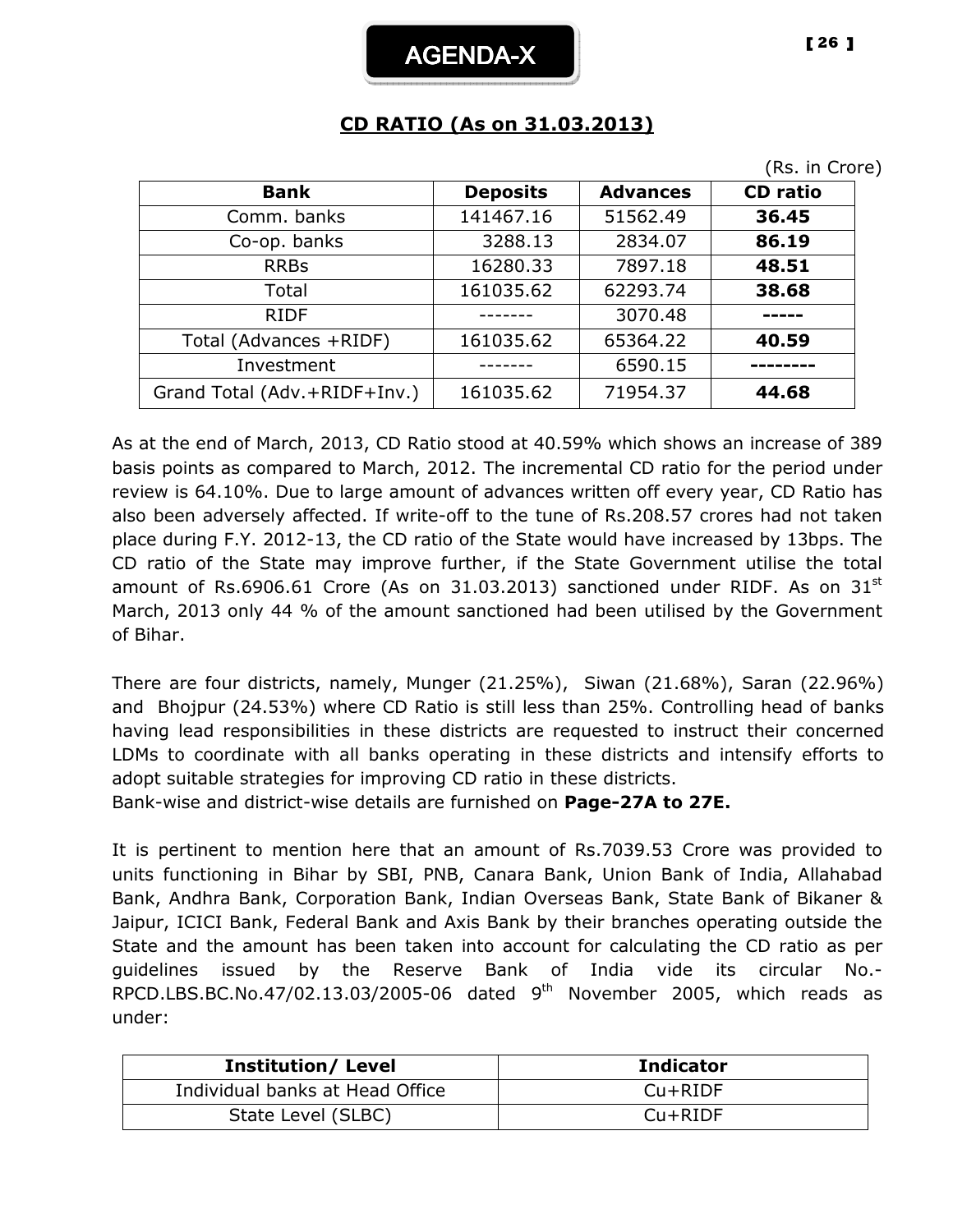| Dichter<br>∟evel<br><b>DISLILL</b> | ີ |
|------------------------------------|---|
|                                    |   |

Note:

Cu= Credit as per place of Utilisation

Cs= Credit as per place of Sanction

RIDF= Total Resource support provided to States under RIDF

#### INCREMENTAL CD RATIO AS ON 31.03.2013

| <b>Amt. In Crore</b>    | March'12  | March'13  |
|-------------------------|-----------|-----------|
| <b>Deposits</b>         | 138163.08 | 161035.62 |
| Advances including RIDF | 50703.87  | 65364.22  |
| Incremental CDR         |           | 64.10%    |

## RECOVERY

A summary of the recovery data (as on 31.03.2013) is given below.

|              |                      |                         | (Rs.in Crore)     |
|--------------|----------------------|-------------------------|-------------------|
| <b>Bank</b>  | <b>Demand raised</b> | <b>Amount recovered</b> | <b>Recovery %</b> |
| Comm. Banks  | 10567.41             | 6112.43                 | 57.84             |
| Co-op. Banks | 995.46               | 492.90                  | 49.51             |
| <b>RRBs</b>  | 3385.67              | 1931.25                 | 57.04             |
| Total        | 14948.54             | 8536.58                 | 57.11             |

Recovery percentage is at 57.11% of the total demand raised by banks as on  $31<sup>st</sup>$ March, 2013. The recovery position needs improvement to drive the financing by banks in the State. While the banks are following up with the borrowers for recovery of the dues, the State government is requested to help the banks in their efforts for recovery of Bad Loan. A better recovery culture will act as an incentive for banks to lend more.

Bank-wise position of recovery as on 31.03.2013 is furnished on Page- 27F to 27G.

With regard to disposal of top ten certificate cases of the districts, the progress has not been very encouraging. The State Government is requested to sensitize the functionaries at district level to give adequate attention towards disposal of certificate cases, execution of Possession Notice under SARFAESI Act and action against big defaulters of the district so that banks may recover their dues from the defaulters.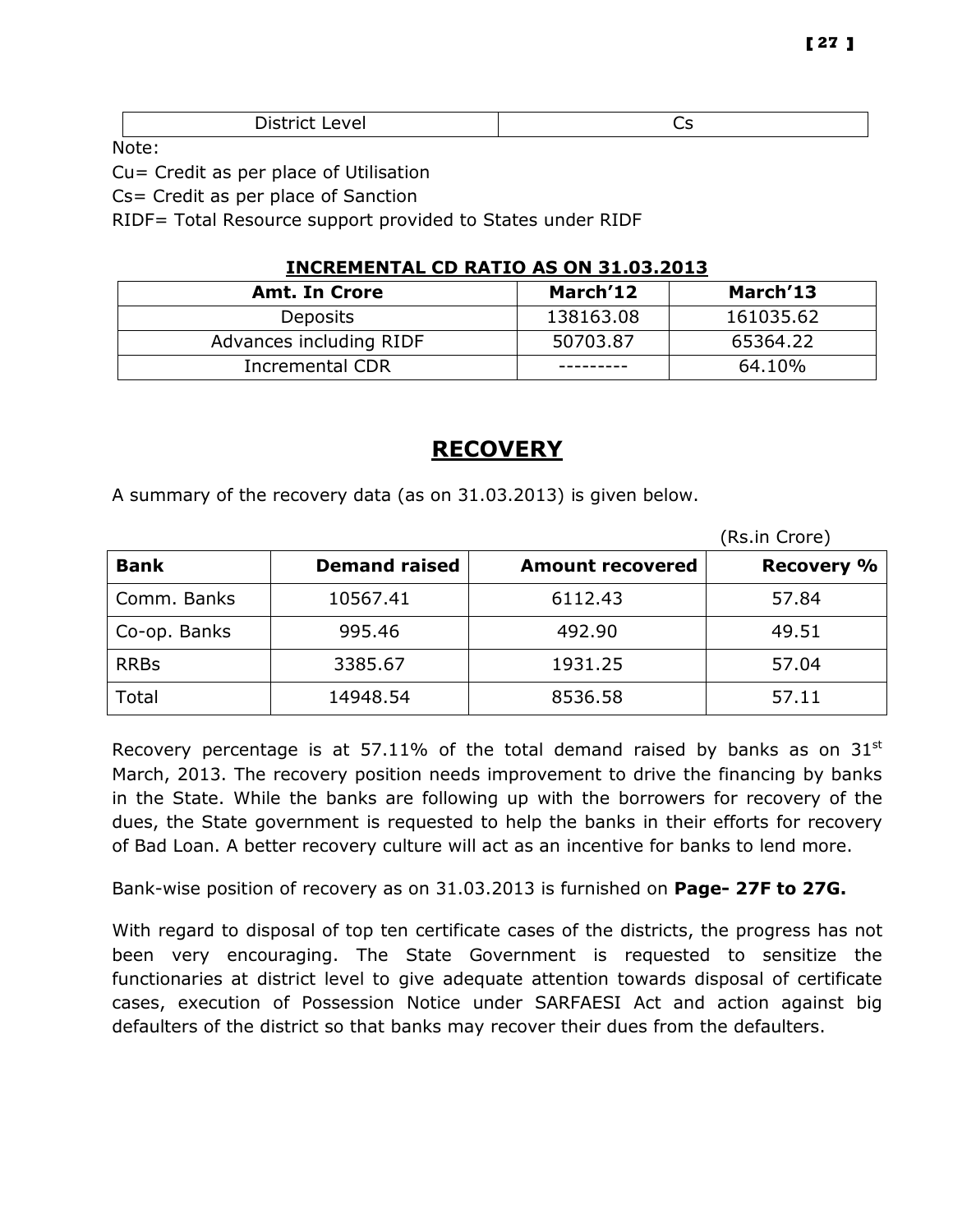As on 31.03.2013, overall position of NPAs and the amount of loans written off is as under:

(Rs. in Crore)

| <b>Banks</b> | <b>Total</b> | <b>Total</b> | $%$ of     | Amt.        |  |
|--------------|--------------|--------------|------------|-------------|--|
|              | Adv.         | <b>NPA</b>   | <b>NPA</b> | written-off |  |
| Comm. Banks  | 44522.96     | 3193.59      | 7.17       | 114.63      |  |
| Co-op. Banks | 2834.07      | 307.97       | 10.87      | 0.00        |  |
| <b>RRBs</b>  | 7897.18      | 319.24       | 4.04       | 93.94       |  |
| <b>Total</b> | 55254.21     | 3820.80      | 6.91       | 208.57      |  |

NPA of Banks at 6.91% is a matter of great concern. Therefore, all efforts need to be made for bringing down the NPA level below 3%.

Bank-wise details are furnished on Page- 29A to 29B for discussion and review by the House.

The NPA position in KCC, Education Loan and Housing Loan as on 31.03.2013 is placed at Page No. 29C of the Agenda Book.

## CERTIFICATE CASES & DISPOSAL OF TOP 10 CASES

As on 31.03.2013, overall position of Certificate Cases filed by all banks is furnished below:

(Rs. in Crore)

| <b>Banks</b> | <b>Total</b><br>Cases<br>(Accounts)<br>As on<br>31.03.2012 | <b>Total</b><br>Cases<br>(Amount)<br>As on<br>31.03.2012 | Cases<br>filed<br>(Accounts)<br>(During<br>the year) | Cases<br>filed<br>(Amount)<br>(During<br>the year) | Cases<br>disposed<br>оf<br>(Account)<br>(During<br>the year) | Cases<br>disposed<br>оf<br>(Amount)<br>(During<br>the year) | Pending<br>Cases<br>(Accounts)<br>As on<br>31.03.13 | Pending<br>Cases<br>(Amount)<br>As on<br>31.03.13 |
|--------------|------------------------------------------------------------|----------------------------------------------------------|------------------------------------------------------|----------------------------------------------------|--------------------------------------------------------------|-------------------------------------------------------------|-----------------------------------------------------|---------------------------------------------------|
| Comm.        | 315141                                                     | 1349.31                                                  | 12805                                                | 118.29                                             | 6357                                                         | 47.89                                                       | 321589                                              | 1419.71                                           |
| $Co$ -op     | 34034                                                      | 51.02                                                    | 319                                                  | 13.61                                              | 1240                                                         | 7.28                                                        | 33113                                               | 57.35                                             |
| <b>RRBs</b>  | 35879                                                      | 34.20                                                    | 6450                                                 | 4.55                                               | 3630                                                         | 2.79                                                        | 38699                                               | 35.96                                             |
| Total        | 385054                                                     | 1434.53                                                  | 19574                                                | 136.45                                             | 11227                                                        | 57.96                                                       | 393401                                              | 1513.02                                           |

It is evident from the above Table that during the year 2012-13, 19574 cases were filed and 11227 cases were disposed off and 393401 cases involving Rs. 1513.02 Crore are pending at different stages. This large amount of bad loans, if recovered and recycled, can further enhance disbursements under ACP: 2013-14. The list containing details of top 10 Certificate Cases of each district has been provided to the SDC-Banking of the respective districts for effecting recovery in these cases. However, very meagre recovery has been made in these accounts despite regular follow up by banks at the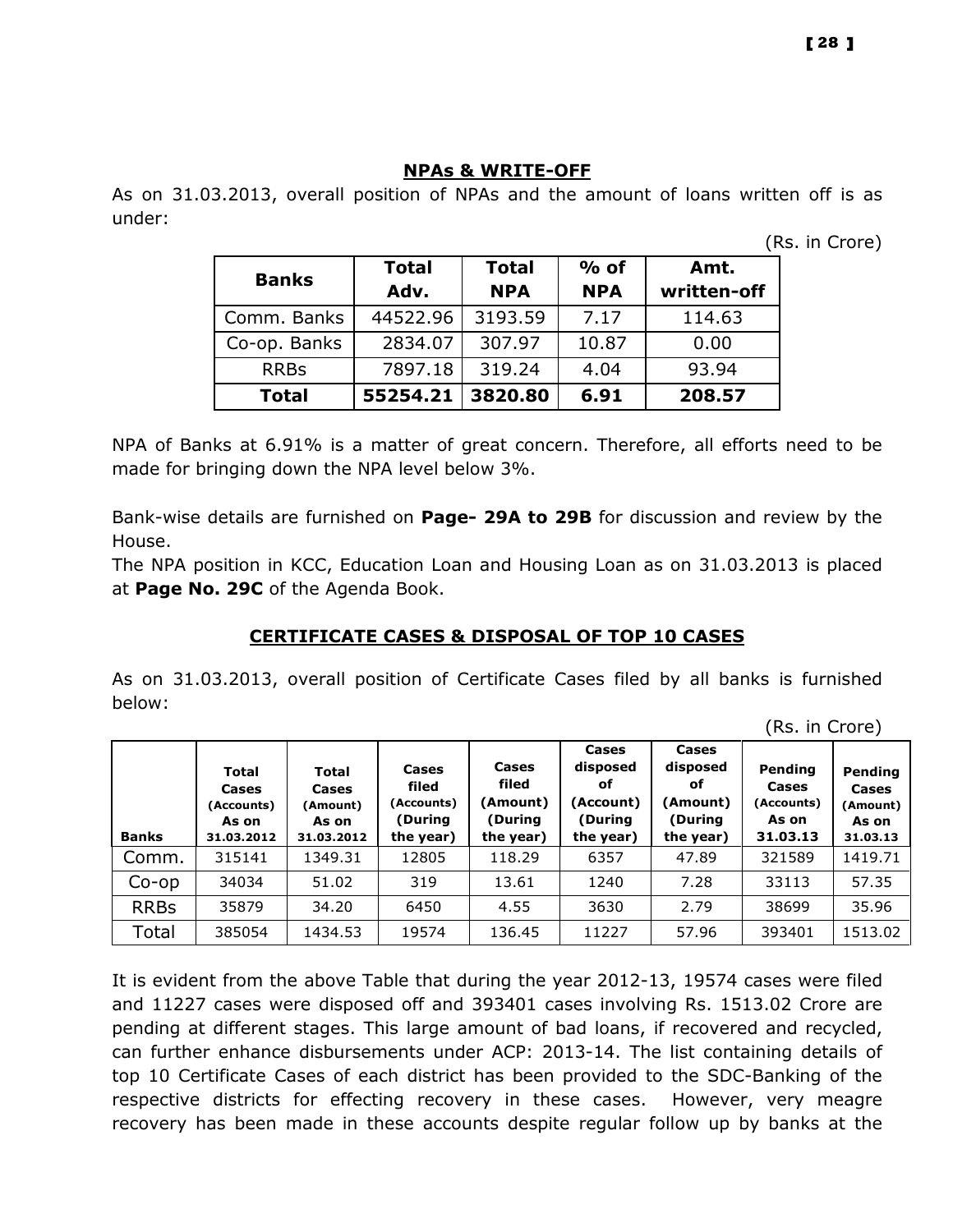district level. The State Government is requested to instruct the district-administration of all districts to initiate requisite steps at their end for early disposal of the top 10 Certificate Cases. At the same time, Block-level recovery camps on the lines of credit camp, need to be organised which will help Banks in improving their asset quality besides conveying a message to the borrowers, for timely repayment of loans. Bank-wise no. of certificate cases pending with amount is furnished on Page-29D.

#### PRIORITY SECTOR LENDING

As on 31.03.2013, the Benchmark of 40% for priority sector advances has been achieved by majority of the banks. The House may notice that the ratio of priority sector advances to total advances is as high as 70.52% in the State, which is well above the Benchmark.

Bank-wise position is furnished on Page- 29E to 29F.

#### AGRI CREDIT

At the State level, the ratio of Agri Credit to Total Advances stands at 40.79% as on 31.03.2013, against the national benchmark of 18%. However, a few banks have failed to achieve the benchmark. Bank-wise position is furnished on Page- 29E & 29G.

#### DIFFERENTIAL RATE OF INTEREST (DRI)

As on  $31<sup>st</sup>$  March, 2013 the aggregate advances level under DRI Scheme stands at Rs. 79.26 Crore, which is 0.17 % of the total advances of Rs. 45356.81 Crore as on 31.03.2012. In terms of the national benchmark, the minimum level of DRI Advances should be 1% of the aggregate advances as at the  $31<sup>st</sup>$  March of the previous year.

A total of 5977 beneficiaries were provided loans amounting to Rs. 10.29 Crore under DRI Scheme during the period under review. In addition to this, 259 beneficiaries were provided credit support of Rs. 0.53 Crore to complete their dwelling units under Indira Awas Yojana. Banks should provide more loans under the Scheme to the needy and eligible beneficiaries, and ensure maximum coverage of people belonging to SC/ST and women categories, apart from providing top-up Loans to the beneficiaries of Indira Awas Yojana. Also, banks should step up financing of the rural artisans like carpenters, blacksmiths, washermen, cobblers etc. under the Scheme.

Bank-wise position is furnished on Page- 29F & 29H.

#### WEAKER SECTION

Total loan extended by Banks to the weaker section, as on  $31<sup>st</sup>$  March'2013 was Rs. 13916.93 Crore out of the aggregate advances of Rs.55254.21 Crore i.e. 25.19% of the total advances, against the benchmark of 10%. Further, as percentage of Priority Sector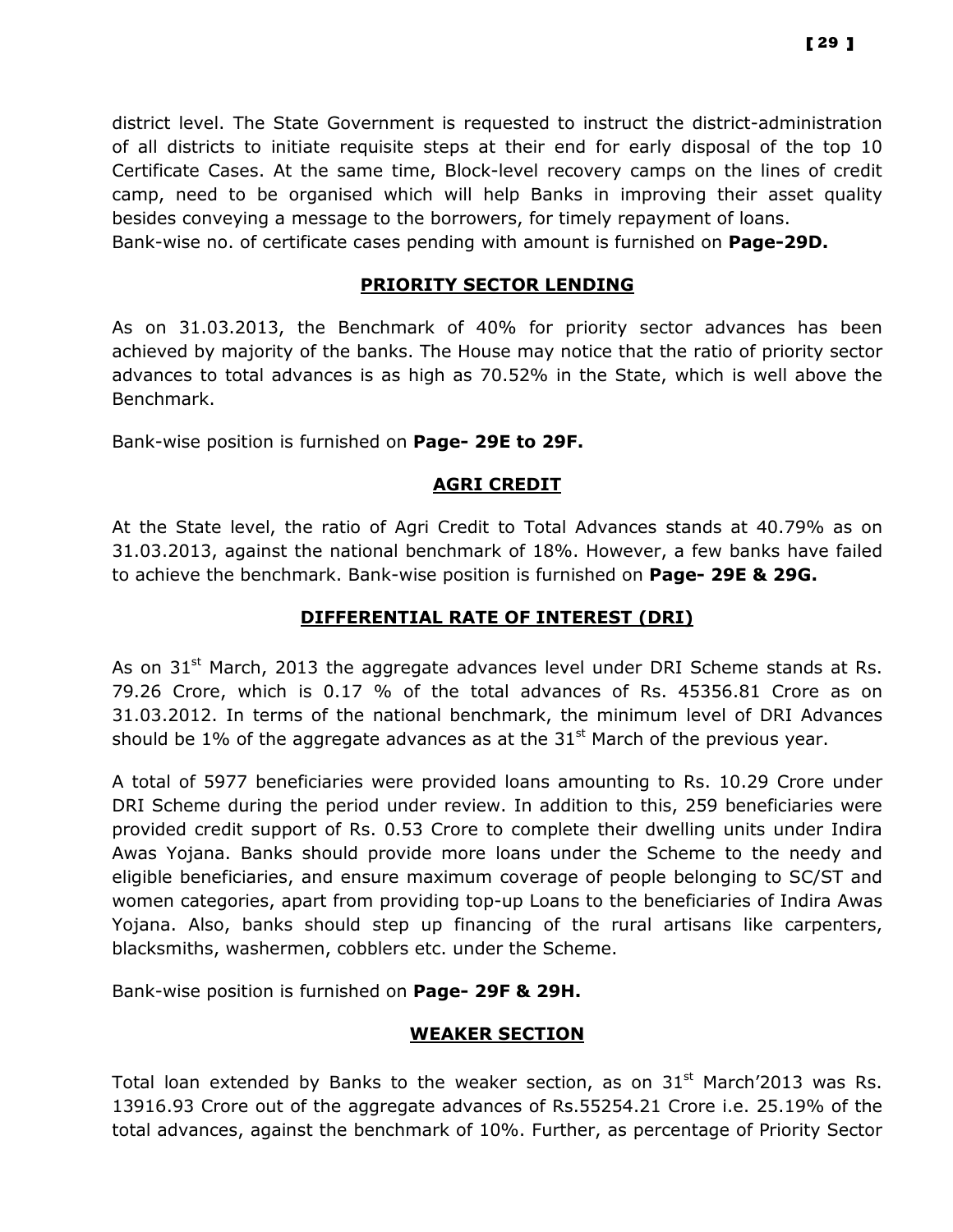Advances, the achievement was better at 35.71% against the Benchmark of 25%. Bank-wise position is furnished on Page-29F.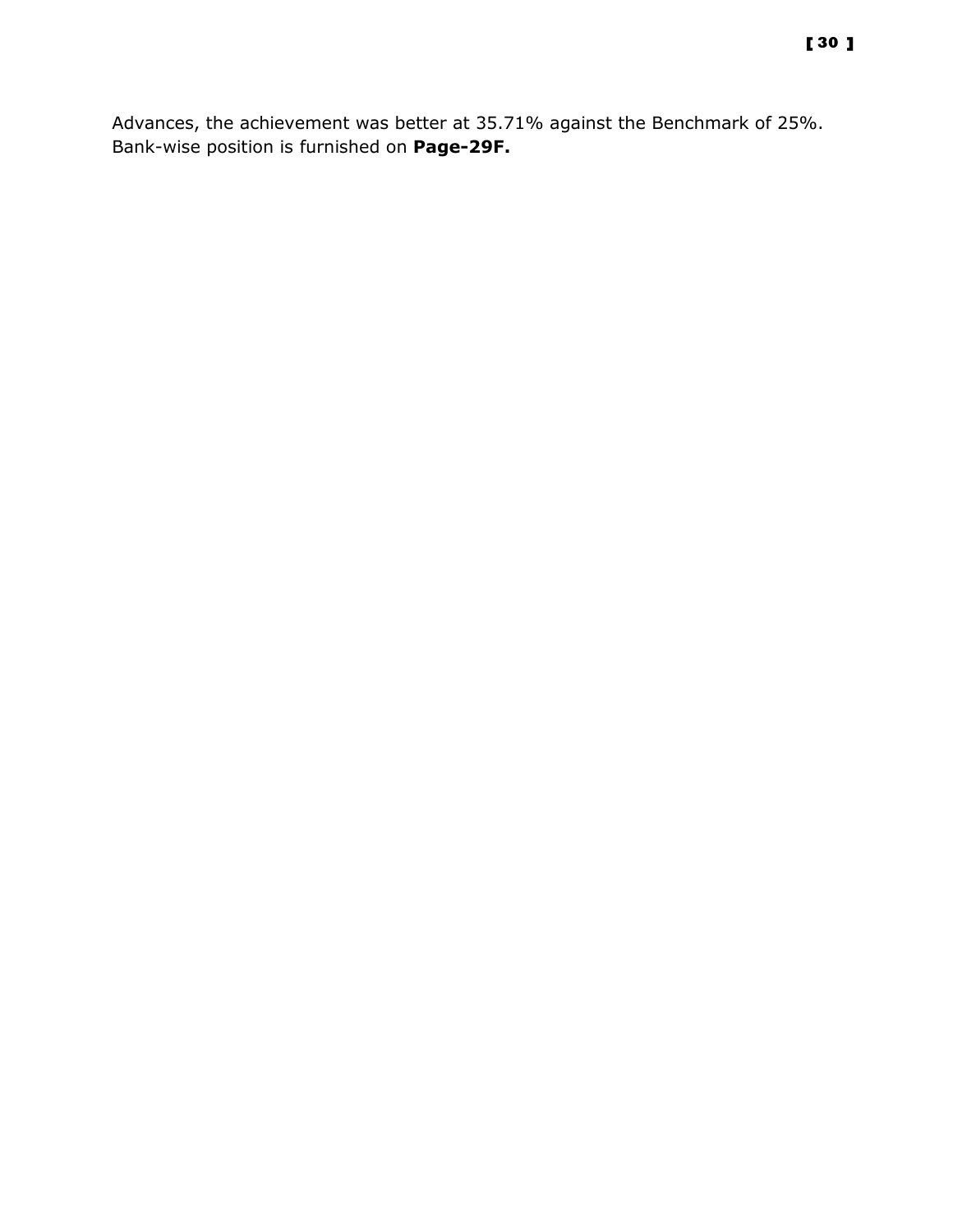# AGENDA-XI

## OPENING OF NO-FRILLS ACCOUNTS AND PROVIDING OD-FACILITY AND GENERAL CREDIT CARDs TO NO-FRILLS ACCOUNT HOLDERS

As per information received from majority of banks, a total of 3762385 No-Frill accounts were opened during FY 2012-13. Thus, a total of 12367388 No-frill accounts have been opened till  $31^{st}$  March, 2013. Out of these, 9315429 accounts are operational. Further, overdraft facility has been extended to 442274 No-frills account holders; the amount involved being Rs. 9.95 Crore. Apart from this, 43317 General Credit Cards have been issued to No-frills account holders, with aggregate credit limits of Rs.95.04 Crore.

Bank-wise & District-wise details are furnished on Page- 30A to 30B.

The Bank-wise and District-wise details of BCAs engaged & transactions done by them are placed at Page No. 30C to 30D.

## EXTENDING MOBILE BANKING AND INTERNET BANKING FACILITY

All Banks should extend mobile banking and internet banking facility to customers as these are not only cost-effective but also adds to customer-convenience. As per information received by SLBC, all banks taken together have provided Mobile Banking facility to 503574 customers whereas the facility of Internet Banking has been provided to 808788 customers. Controlling Head of all banks operating in the State are requested to bestow their attention and initiate requisite steps for extending these facilities to large no. of customers as it would facilitate improvement in service delivery of banks.

Bank-wise information regarding Mobile Banking and Internet Banking facility provided is furnished on Page- 25G.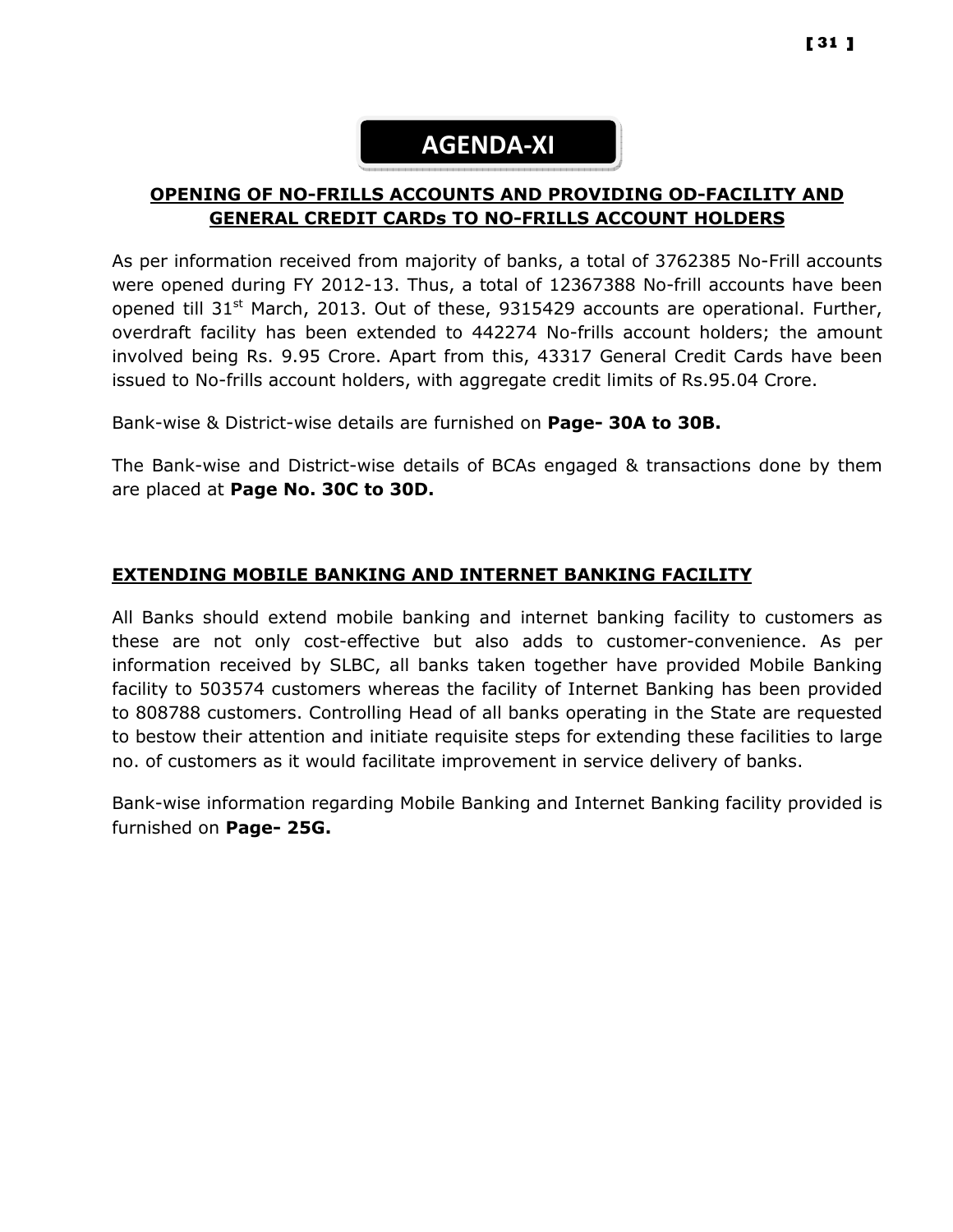#### IMPLEMENTATION OF FINANCIAL INCLUSION PLANS IN LWE AFFECTED DISTRICTS

The Government of India is regularly reviewing the progress made in implementing Financial Inclusion in Left Wing Extremist (LWE) affected districts in the State of Bihar with a focus on development of Infrastructure, Credit availability, Advocacy, Livelihood development etc. There are 15 LWE affected districts in Bihar as under:

- 1. Arwal, 2. Aurangabad, 3. Bhojpur, 4. East Champaran, 5. Gaya 6. Jamui,
- 7. Jehanabad, 8. Kaimur, 9. Munger, 10. Nalanda, 11. Nawada, 12. Patna,
- 13. Rohtas, 14. Sitamarhi & 15. West Champaran.

Banks operating in these districts are implementing financial inclusion plans on a priority basis for extending banking facilities to these LWE affected areas. Performance of financing by banks in these districts is furnished below, which shows improvement in all the districts over their performance during the last Financial Year 2011-12:

| SL.<br><b>District</b><br>No. |                       | <b>Disbursement under</b><br><b>ACP during F.Y. 2012-</b><br>13<br>(Rs. in Lakh) | Disbursement under<br><b>ACP during F.Y.</b><br>2011-12<br>(Rs. in Lakh)) | %Growth |
|-------------------------------|-----------------------|----------------------------------------------------------------------------------|---------------------------------------------------------------------------|---------|
| 1                             | <b>Arwal</b>          | 23652                                                                            | 17917                                                                     | 32.01   |
| $\overline{2}$                | Aurangabad            | 104797                                                                           | 78929                                                                     | 32.77   |
| 3                             | <b>Bhojpur</b>        | 128440                                                                           | 98842                                                                     | 29.94   |
| 4                             | <b>East Champaran</b> | 148553                                                                           | 101275                                                                    | 46.68   |
| 5                             | Gaya                  | 149147                                                                           | 106585                                                                    | 39.93   |
| 6                             | Jamui                 | 43816                                                                            | 32316                                                                     | 35.59   |
| 7                             | <b>Jehanabad</b>      | 39611                                                                            | 32129                                                                     | 23.29   |
| 8                             | <b>Kaimur</b>         | 98284                                                                            | 61418                                                                     | 60.02   |
| $\boldsymbol{9}$              | <b>Munger</b>         | 60180                                                                            | 53681                                                                     | 12.11   |
| 10                            | <b>Nalanda</b>        | 94750                                                                            | 76033                                                                     | 24.62   |
| 11                            | <b>Nawada</b>         | 49880                                                                            | 36682                                                                     | 35.98   |
| 12                            | Patna                 | 822494                                                                           | 691937                                                                    | 18.87   |
| 13                            | <b>Rohtas</b>         | 141982                                                                           | 108987                                                                    | 30.27   |
| 14                            | Sitamarhi             | 85408                                                                            | 62173                                                                     | 37.37   |
| 15                            | <b>West Champaran</b> | 166850                                                                           | 103696                                                                    | 60.90   |
|                               | <b>TOTAL</b>          | 2157844                                                                          | 1662600                                                                   | 29.79   |

It is evident from the above that banks have extended higher quantum of credit as compared to last year in all the LWE affected districts. The credit extension in East Champaran, Kaimur and West Champaran districts have improved considerably as growth of more than 40% have been witnessed Y-o-Y, while other districts have also recorded growth over their last year's disbursement.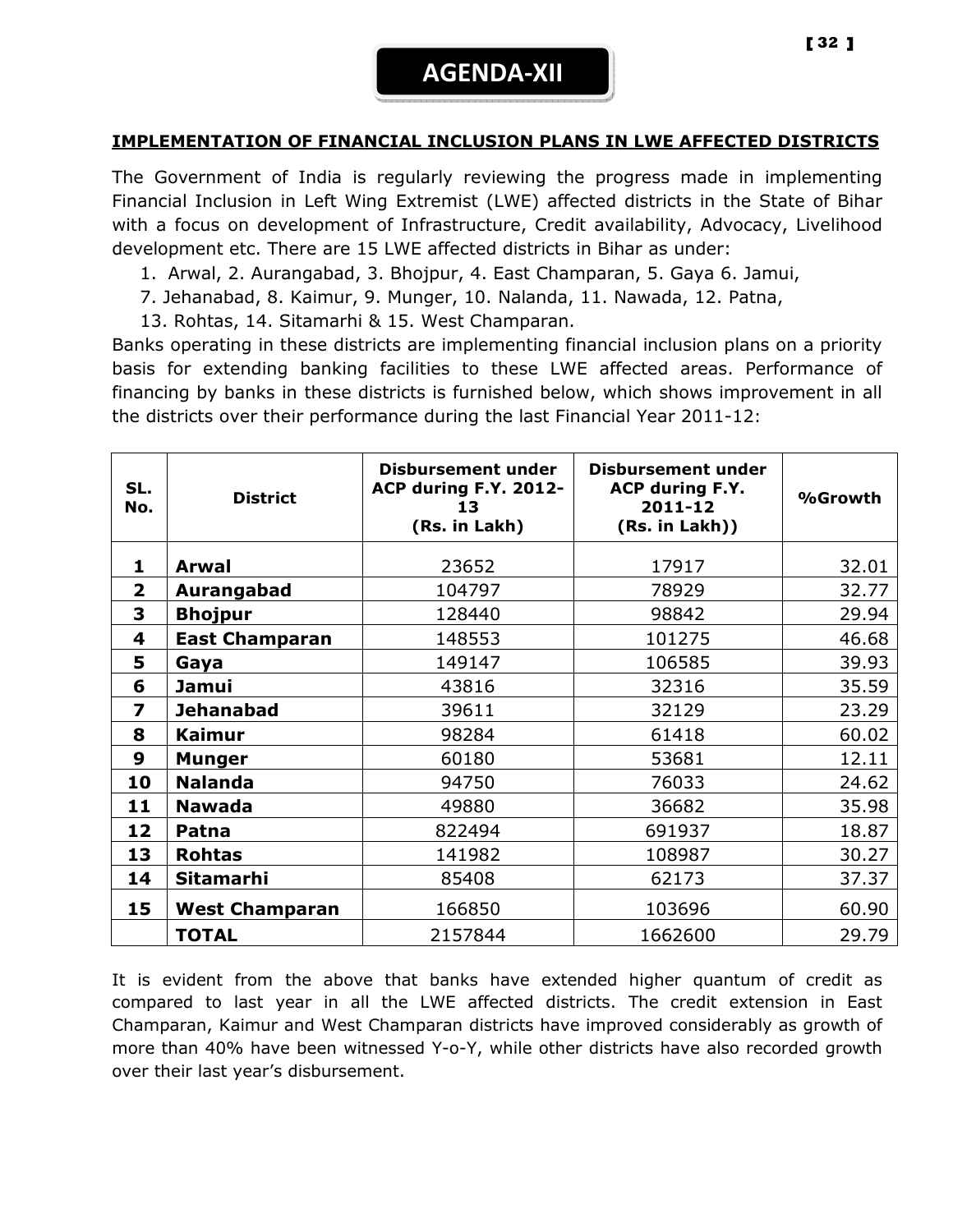## INVESTIGATION OF CYBER FRAUD & COUNTERFEIT NOTES DETECTED BY BANKS

A meeting of Public Sector Banks was held on  $17<sup>th</sup>$  August 2011 at Department of Financial Services, New Delhi regarding Status of Technology Adoption and Integration with the Banking Network. Concern was expressed in the meeting on the slow progress in investigation of Cyber fraud and counterfeit notes being detected by Banks. It was suggested that the issue should be taken up in the SLBC meeting and State Government may be requested to expedite the process of investigation of cyber fraud and other related issues by providing infrastructural support. Further, Controlling Head of all banks operating in the State are requested to bring to the notice of the State Government occurrences of cyber fraud and detection of counterfeit notes so that appropriate steps may be initiated by the Government in this regard. At the State Head Quarter, a separate wing has been established for speedy investigation and disposal of cases related to cyber crime.

## AGENDA-XIV

#### FUNCTIONING OF RURAL SELF EMPLOYMENT TRAINING INSTITUTEs (RSETIs)

RSETIs are functional in all the 38 districts of the State. 686 training programmes for various vocations have been organized by RSETIs and 20582 participants have been imparted training during the financial year 2012-13. Since inception total 1656 programmes have been organized and 46644 persons have been trained by the various RSETIs in the State. 18641 trainees have set up their self-employment ventures so far. The RSETIs are thus playing their role in finding a solution to the problem of unemployment.

Controlling Head of all banks operating in the State have been requested to arrange to issue instruction to their Bank Branches to sponsor at least 5 trainees in a financial year to their respective RSETIs and also credit-linkage of at least 5 RSETI trained persons to be ensured by each branch in a financial year.

The information pertaining to RSETIs in the State of Bihar is placed on Page No. 32A for information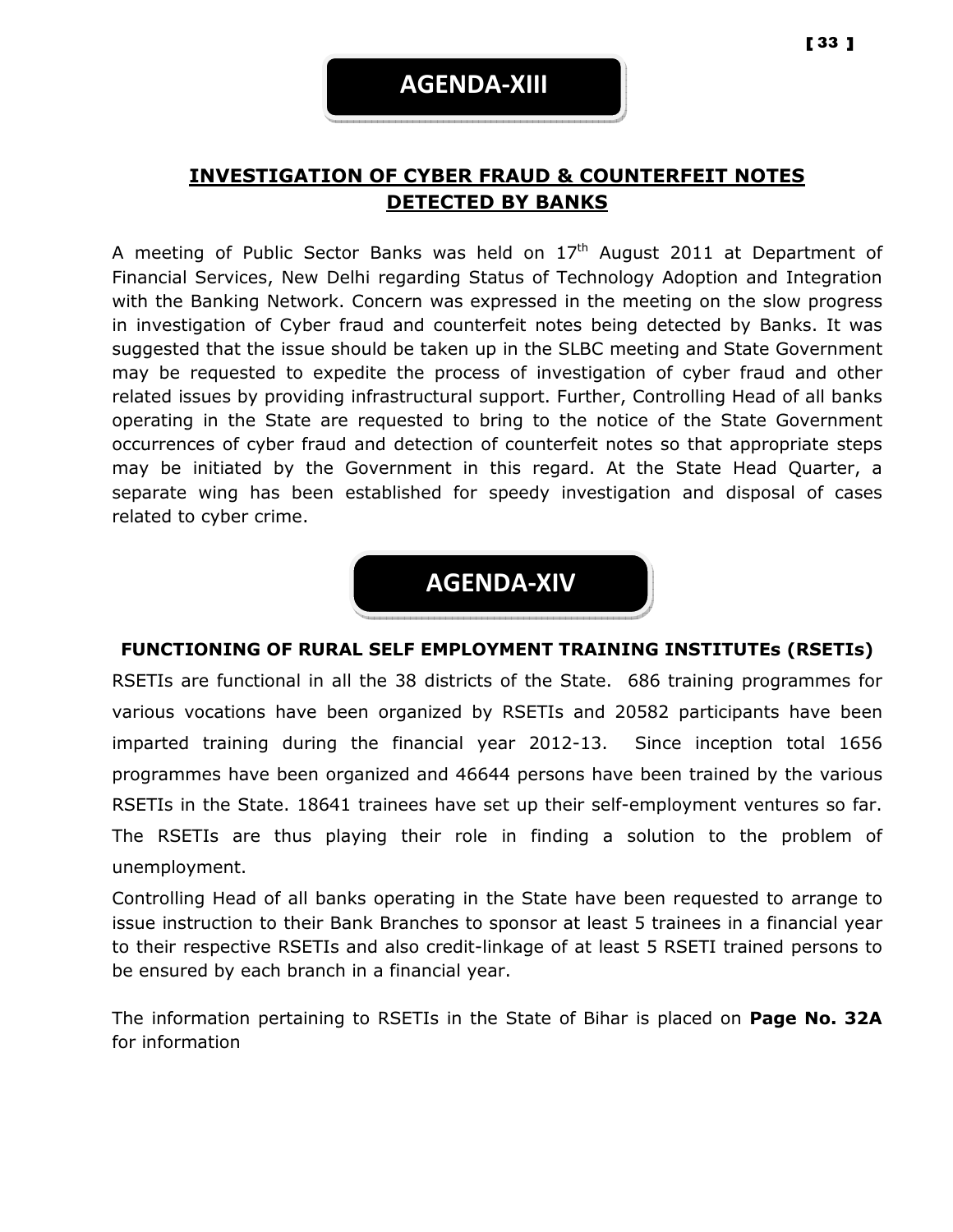AGENDA-XV

#### FUNCTIONING OF FINANCIAL LITERACY CENTRES (FLCs)

FLCs are functional in all the districts except Khagaria in the State. 47523 persons participated in 1072 outdoor activities undertaken by the FLCs during the F.Y. 2012-13. Further, 33119 persons availed indoor services undertaken by the FLCs during the F.Y. 2012-13. The information pertaining to FLCs in the State of Bihar is placed on **Page No.** 32B for information.



## INFORMATION ON MEDIUM & SMALL ENTERPRISES

The Reserve Bank of India's instructions vide MSME Development Institute, Patna letter No. SLBC/MSME-DI/2011/1306 dated 14<sup>th</sup> March, 2013 is placed at Page No. 35Q to 35R of the Agenda Book. The performance of Banks of the State has been as under:

- i. 56.6% YoY growth in credit to Micro and Small Enterprises during F.Y. 2012-13.
- ii. 46% of MSE advances disbursed during F.Y. 2012-13 was to the Micro Enterprises.
- iii. No. of Micro Enterprises extended loan during F.Y. 2012-13 was more than 49% over F.Y.2011-12.

The additional information with regard to disbursement made to MSE sector is placed on Page No. 35A.

#### SMALL ROAD TRANSPORT OPERATORS (SRTOs)

Against the target of 12500 units, banks have sanctioned loan amounting to Rs. 570.15 Crore for purchasing 18085 vehicles by SRTOs till March, 2013. During the review period, Rs. 571.36 Crores has been disbursed for purchasing 18080 vehicles. During the corresponding period last year loans amounting to Rs. 358.13 Crore was sanctioned for purchasing 9914 vehicles registering Y-o-Y growth of 59.20% and 82.42% in terms of amount sanctioned and no. of units financed respectively. Bank-wise performance vis-a-vis targets allotted to them is furnished on Page- 35B.

#### ADVANCES GRANTED UNDER CGTMSE COVERAGE

A total of 34959 units were financed by banks involving Rs.1331.34 Crore with Credit Guarantee Fund Trust for Micro and Small Enterprises (CGTMSE) cover during the period under review while during the corresponding period last year, only 19691 units could be financed by banks involving Rs. 648.43 Crore with CGTMSE cover. Thus, an impressive Yo-Y growth of 77.54% has been registered in terms of no. of units, while the growth is 105.32% in terms of amount of financial assistance provided. Further, as regards disbursement, loans amounting to Rs. 1328.82 Crore were provided to 36551 units under CGTMSE cover. Controlling Head of all banks operating in the state are requested to instruct their operating functionaries to cover all the eligible units under CGTMSE.

Bank-wise performance data is furnished on **Page- 35C,** for discussion and review by the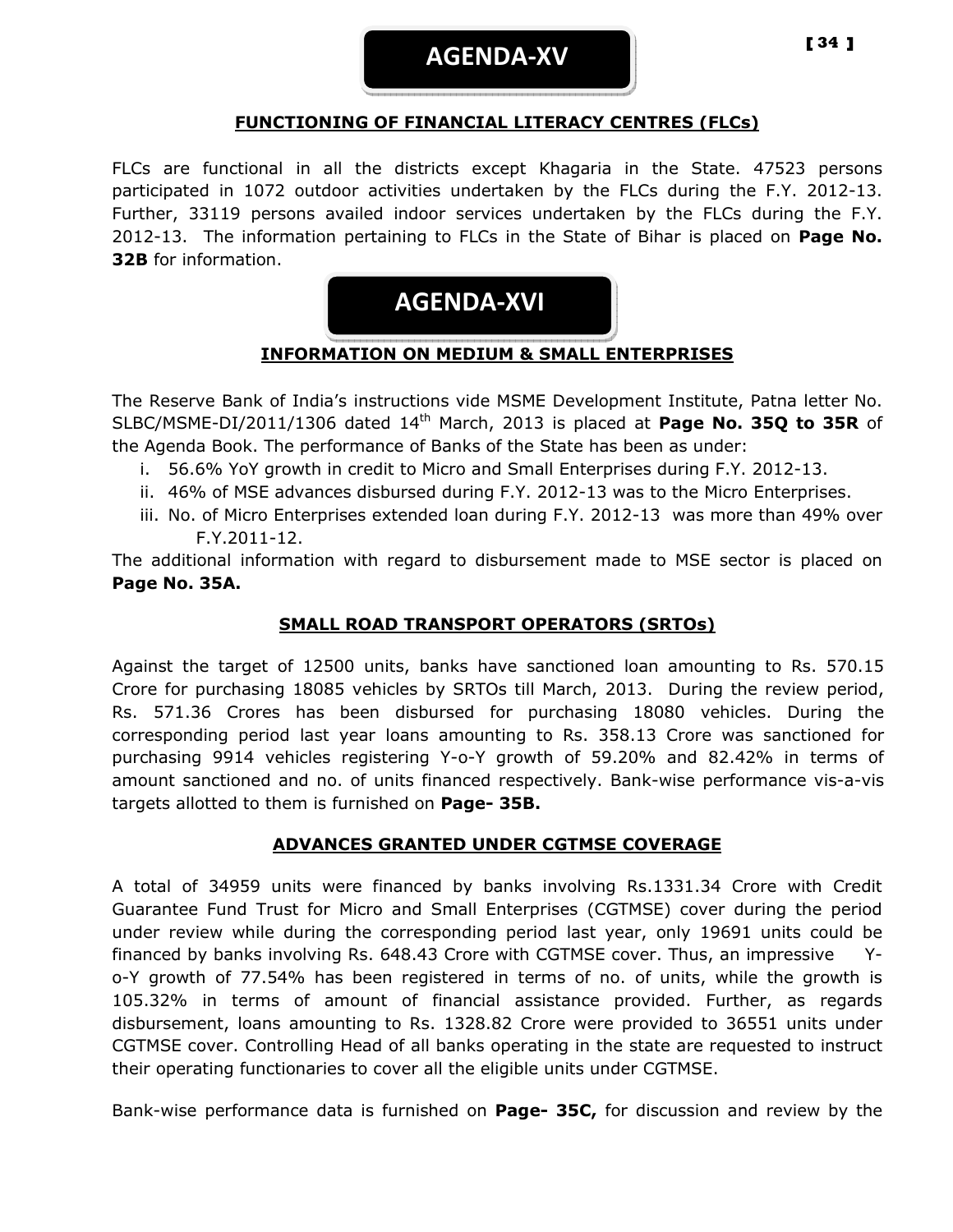House.

## AGENDA-XVII

#### WEAVERS CREDIT CARED

Weavers Credit Card (WCC) scheme aims at providing adequate and timely assistance from the Banking institutions to the Weavers to meet their credit requirements i.e. the investment needs as well as the working capital needs of weavers in a flexible and cost effective manner. The Scheme is valid for both rural and urban areas. Controlling Head of all banks and LDMs of all districts of the State are further advised to initiate requisite steps for proper implementation of the Scheme in the State.

Against the target of 10000, total of only 2101 applications for loans amounting to Rs. 9.35 Crore were sanctioned by banks during the period under review. The Bank-wise Target and Achievement as on 31.03.2013 is furnished on Page No. 35D.

# AGENDA-XVIII

### SECURITY RELATED CONCERN OF BANKS

Few instances of Murder, Theft and other security related incidents during financial year 2012-13, have been reported by banks as under:

| <b>Incidents of Daicoty/Loot etc.</b> |                                           |                                      |                                |                                        |                                           |                                                           |
|---------------------------------------|-------------------------------------------|--------------------------------------|--------------------------------|----------------------------------------|-------------------------------------------|-----------------------------------------------------------|
| SI.<br>No.                            | Name of the<br>Bank                       | <b>Branch</b><br><b>Name</b>         | <b>District</b>                | Date of<br><b>Incidence</b>            | Loss of<br>property<br>(Amount in<br>Lac) | Life<br>affected/Injury/<br>death (nature of Loss)        |
| 1.<br>2.                              | PNB<br><b>PNB</b>                         | Veer<br><b>Janipur</b>               | Patna<br>Patna                 | 20.04.2012<br>23.11.2012               | 4                                         | <b>Theft</b><br>Both legs & hands broken<br>by criminals. |
| 3.                                    | UBI                                       | Rangaon                              | Munger                         | 08.05.2012                             | 3                                         | Dacoity                                                   |
| 4.<br>5.                              | <b>UCO Bank</b><br><b>UCO Bank</b>        | <b>Bounsi</b><br>Gulnikushaha        | Banka<br>Banka                 | 15.05.2012<br>31.10.2012               | 22<br>15                                  | Dacoity<br>Dacoity                                        |
| 6.<br>7.<br>8.                        | <b>UBGB</b><br><b>UBGB</b><br><b>UBGB</b> | <b>Bheja</b><br>Parwaha<br>Kajribhat | Madhubani<br>Araria<br>Hajipur | 22.05.2012<br>23.11.2012<br>01.03.2013 | 30<br>1<br>1                              | Dacoity<br>Dacoity<br>Dacoity                             |
| 9.                                    | <b>SBI</b>                                | <b>Patliputra</b>                    | Patna                          | 14.06.2012                             | $\overline{\phantom{a}}$                  | Murder of employee                                        |
| 10.                                   | <b>SYNDICATE</b><br><b>BANK</b>           | <b>Bihar Sharief</b>                 | Nalanda                        | 29.01.2013                             | 3                                         | Dacoity                                                   |
| 11.                                   | <b>MBGB</b>                               | Chandwa<br>More                      | Bhojpur                        | 23.04.2012                             | 5.11                                      | Dacoity                                                   |
| 12.                                   | <b>MBGB</b>                               | <b>Navinagar</b><br>Road             | Aurangabad                     | 29/30.08.2012                          | 6.29                                      | Theft                                                     |
| 13.                                   | <b>MBGB</b>                               | Jogia                                | Aurangabad                     | 24/25.10.2012                          | 8.59                                      | Theft                                                     |
| 14.                                   | <b>MBGB</b>                               | Uphara                               | Aurangabad                     | 21/22.11.2012                          | 3.29                                      | Theft                                                     |